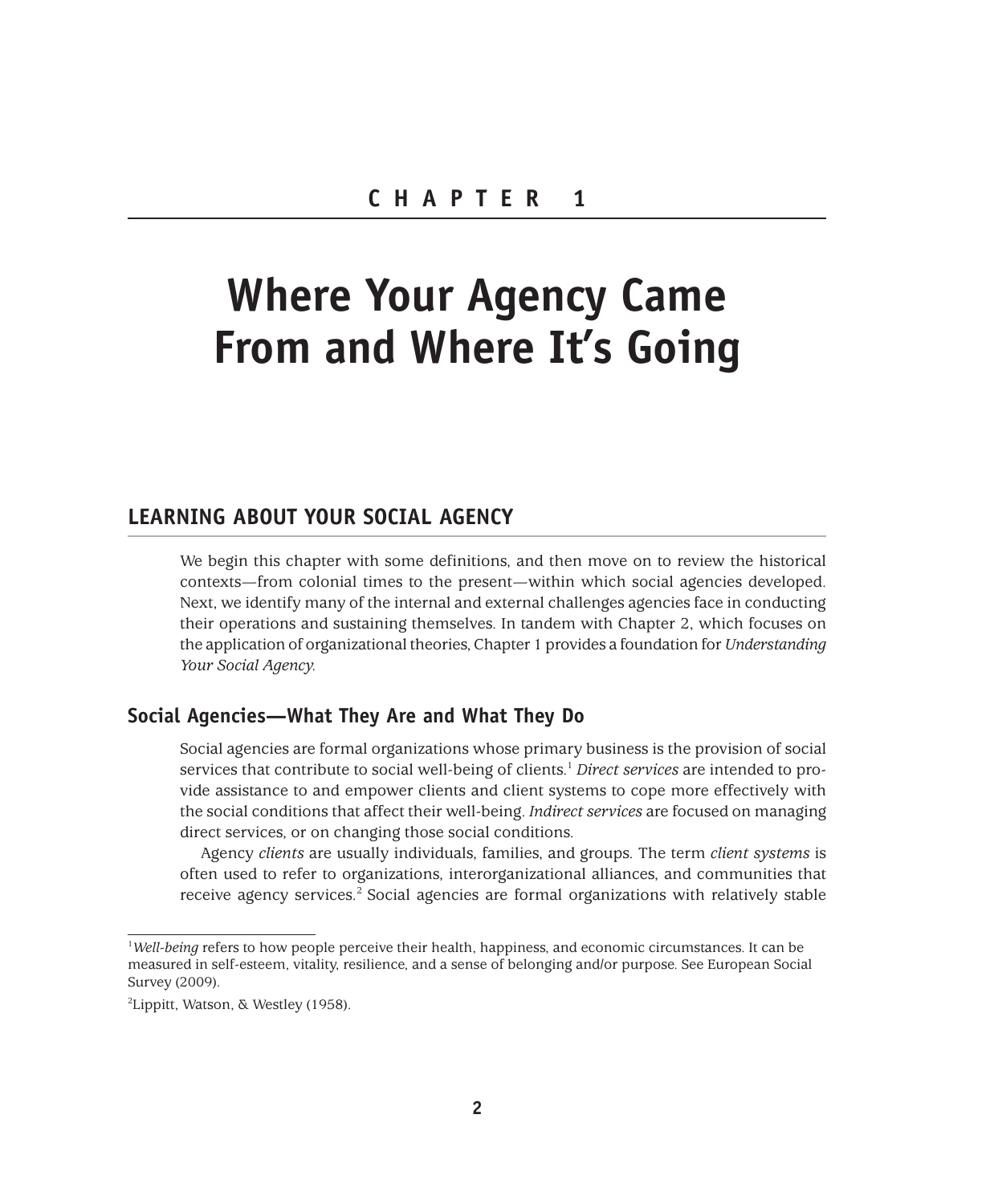#### Some Terms and Their Equivalencies

Nonprofit social agencies were initially referred to as voluntary, private, or independent to designate their auspices. The term nonprofit is shared with many educational, scientific, and service organizations that are tax exempt and can offer tax advantages to donors of charitable gifts.

Public social agencies are government departments that provide social services.

For-profit (proprietary) social agencies are privately owned or corporate businesses that offer publicly mandated social services, generally for a fee.

The term human service organization is sometimes used in lieu of social agency as well as for other organizations that provide a range of social and complementary services (e.g., recreation or health).

structures, clear boundaries, and standardized rules. They can be distinguished from informal organizations such as social networks and friendship circles. Informal organizations often complement the work of social agencies, and may be enlisted by them in service provision.

Although, today, most American social agencies are nonprofits, others operate under government (public) auspices or are proprietary (for-profit) businesses. Nonprofits generate income from such sources as charitable gifts and grants, contracts, fees, and third-party payments. Public agencies receive their income primarily through fees and government funding.

Proprietary agencies generate much of their income through fees and other payments from users and third parties (like Medicare, Medicaid, and private insurance agencies). This mix of public and private is very American.

The creation of social agencies under voluntary auspices in Colonial America long preceded the development of local, state, or national governments in what became the United States. In contrast to European nations, where most social services were initiated and continue to be provided by the state, many of our social agencies were established through voluntary initiatives.

## **Chapter Contents**

In the next section of this chapter, we explore the social, political, and economic contexts within which American social agencies developed. You may be surprised about how much a bit of history can reveal about your own agency's current purposes and practices. We conclude by addressing the challenges that many agencies face today, including greater demand for services and increased competition for resources.

Topics covered include

- The beginnings—volunteering and voluntarism
- The Progressive Era—activism and professionalism
- Midcentury—the New Deal, War on Poverty, and Great Society
- Welfare reform
- Agency performance and accountability
- Governance and trust
- Voluntarism, social capital, and civil society
- The limits of philanthropy and the challenge of resource procurement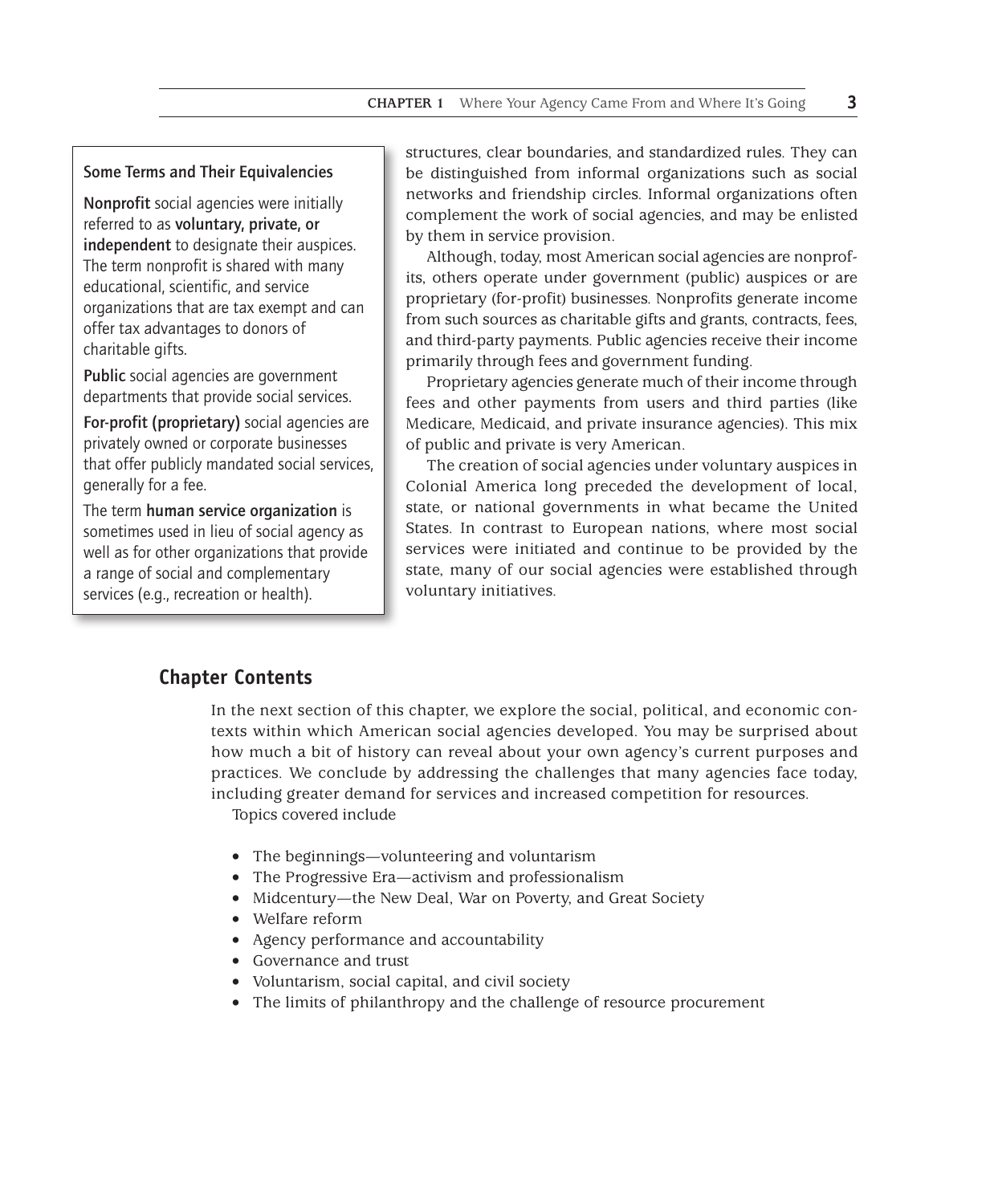You'll find all these issues revisited in subsequent chapters. Jot down any questions you have as you read Chapter 1. Then look for the answers as you continue your reading.

# **A BRIEF HISTORY OF SOCIAL AGENCIES IN THE UNITED STATES**

## **Voluntarism and Social Agencies**

What began in colonial times as a response to poverty and want, observed historian Daniel Boorstin, has emerged as a "national belief in the profound importance to society of individual and collaborative initiative" in addressing social need.<sup>3</sup> This belief is a response to the needs of the general public and to those specific ethnic and faith-based communities.<sup>4</sup> It is expressed in service to those with insufficient resources to overcome poverty, dislocation, health, and other problems.

#### **Early Beginnings: Compassion and Stigmatization**

**A Frenchman Visits America** Differences between Europe and America were first noted by French philosopher and observer Alexis de Tocqueville. What he found, on a tour of the United States between 1831 and 1832, was a culturally sanctioned and institutionalized process by which Americans initiated pro-social projects. In France, de Tocqueville noted, the government took responsibility for building museums and funding religious congregations. In America, he wrote, the initiative comes from the banding together of people in association and for common purpose.

Americans of all ages, all conditions and all dispositions continually form associations . . . religious, moral, serious, futile, general or restricted, enormous or diminutive. [They] make associations to give entertainments, to found seminaries, to build inns, to construct churches, to diffuse books, to send missionaries to the antipodes. In this manner they found hospitals, prisons and schools . . . to inculcate some truth or to foster some feeling through which they come to comprehend who they are as individuals and as collectivities.<sup>5</sup>

These patterns were born in an immigrant and frontier society. With minimal external governmental or church authority, early American settlers perceived themselves to be both self-reliant and willing to trust that neighbors, co-religionists, and others, with whom they shared common interests, would be available to help when need arose—a perception that has become an accepted part of American social mythology.

**From Compassion to Stigmatization** The coincidence of compassion and common need led to the development of grassroots and other shared endeavors. What had begun as informal

 $3$ Boorstin (1974).

<sup>4</sup> Cnaan (1999), Garvin & Cox (1987).

<sup>&</sup>lt;sup>5</sup>de Tocqueville (2001).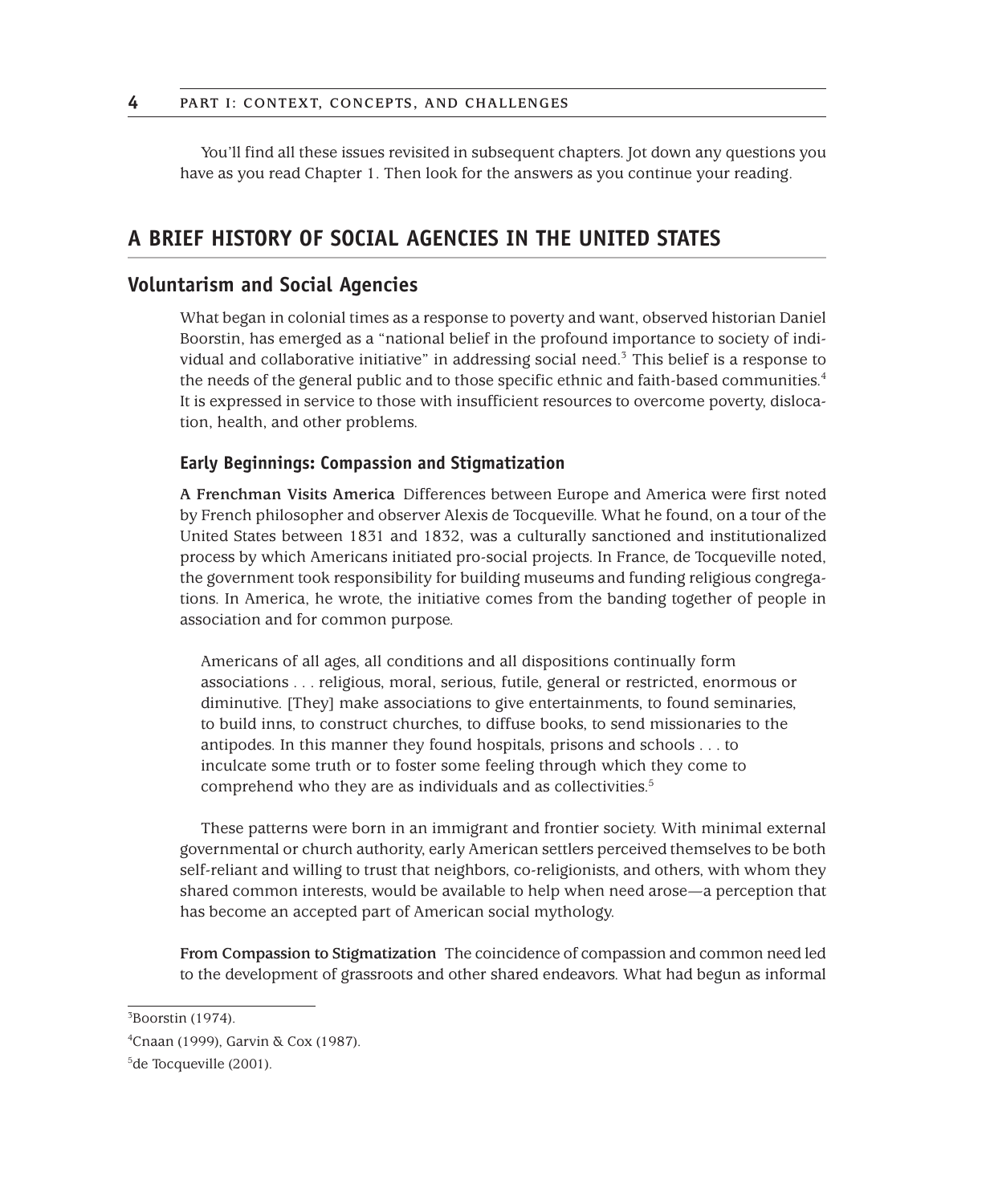acts of mutual aid in villages and small communities was, over time, converted into more institutionalized programs of social services.<sup>6</sup> In some settings, this change was accompanied by a shift in perception in which the less fortunate were no longer seen as victims of circumstances. Instead, they were often objectified and stigmatized, defined as morally inferior and responsible for their own circumstances.

**From Stigmatization to Control** In the early days of nationhood, dependent and destitute populations were often clustered into almshouses, debtors' prisons, orphanages, homes for wayward children, and asylums for the insane. Where such institutions were unavailable, out-of-favor populations were often forced into less desirable parts of towns and cities.

In the mid- and late-1800s, social reformers expanded the numbers of institutions to accommodate need. In the case of children's programs, in particular, they attempted to promote the goal of character building rather than warehousing. Nevertheless, most institutions continued to treat stigmatized groups harshly. What their managers defined as an expression of caring<sup>7</sup> was, in practice, a policy of isolation and control.

The most isolated were people of color. Native Americans were relegated to isolated *Indian reservations.* Even those "Indians" who lived in cities rarely qualified for local social services.<sup>8</sup> African Americans were denied access to many services available to whites, long after Emancipation. Designated quarters were set aside for the Chinese and Japanese immigrants who helped build the railroads and run the salmon canneries in Alaska. When their work ended, many were forcibly returned to their countries of origin.

**From Control to Professionalization** The mass immigrations and internal migrations of the late-19th century were accompanied by a parallel process of industrialization and urbanization. Most immigrants were ill prepared by experience, skill, or culture to work in factory settings. In response to the growing numbers of people in distress, and in the spirit of the times, this led to the creation of new and more "scientific" approaches to giving aid. It was also the period in which the concept of social justice, as a driving force for social services, took root. Charity Aid Societies attempted to institute scientific methods in appealing for charity, and recruited large numbers of "friendly visitors"<sup>9</sup> to provide guidance to new Americans and to administer "relief" to the "deserving poor," case by case. Some services were specialized to address the needs of children and youth, adults, families, and the elderly.

#### **The Progressive Era—Social Action and Social Work**

**Muckrakers and Reformers** By the 1890s, an emerging collaboration of social activists and muckraking journalists succeeded in legislating reforms and in creating innovative social programs. These activists, who defined themselves as social *Progressives,* were to

<sup>6</sup> Smith (2000).

 $7$ Jansson (2008).

<sup>8</sup> Many treaties between the U.S. Government and various Indian nations specified that government services were to be provided only on national reservations.

<sup>9</sup> They were, generally, white, well-to-do, and English-speaking women.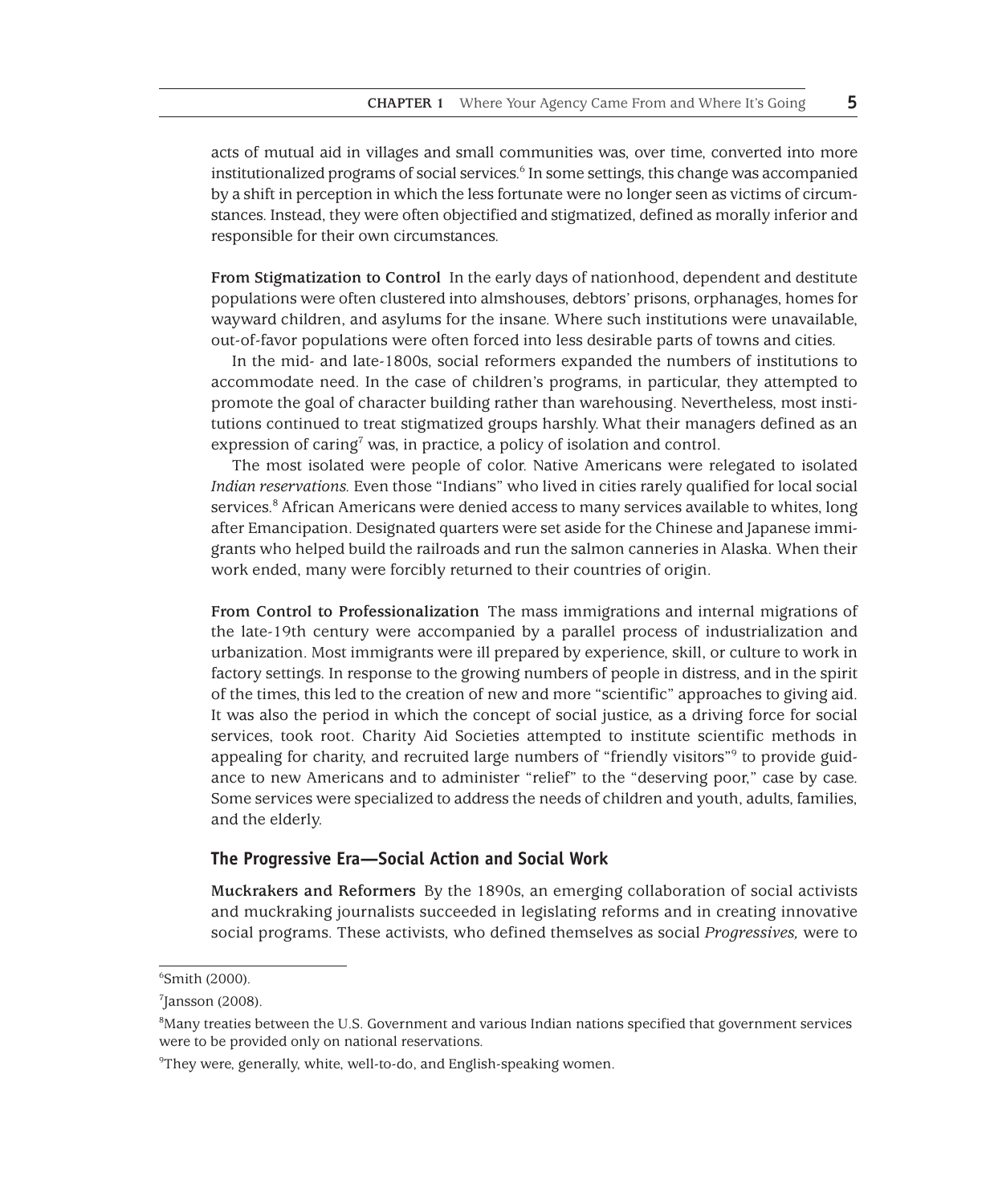have a long-term impact on public policies and social services. Their legacy was a body of legislative breakthroughs and a complex of social programs and agencies to conduct them.

On the legislative side, the reformers succeeded in passing the constitutional amendments that brought into being the income tax and extended voting rights to women; enacting legislation to regulate the banking, meatpacking, and railroad industries, among others; and promoting other laws to restrict child labor and fortify antitrust regulations. Although unsuccessful in their efforts to enact an Americanized version of Germany's national old age and disability insurance programs, $10$  the reformers did manage to pass industrial accident insurance laws in a number of states. These were accompanied by restrictions on child labor, factory safety regulations, and minimum wage legislation for women.

**Settlements and Social Workers**<sup>11</sup> Progressives also initiated direct services to help people help themselves, an earlier version of what we currently call *empowerment.* They did so by creating new social agencies—settlement houses and community centers—where volunteers and paid social workers provided skill and English-language training to new immigrants. Agency services were designed to prepare local residents for entry into the workforce and for participation in community life. Over time, they came to be identified with the fields of *informal education* and social *group work,* training for which gravitated to university settings. Educator and philosopher John Dewey understood the methods used to be instruments for nurturing the development of democracy in America.<sup>12</sup>

Among the leaders of the *s*ettlement house movement were Jane Addams, who established Chicago's Hull House, and Lillian Wald, who headed the Henry Street Settlement in New York's Lower East Side. Together with other social agency pioneers, they helped *grow*  the number of settlements from 6 in 1892, to more than 400 in 1910, and from a few urban centers to communities of all sizes. With Dewey's support, Addams's colleague, Edith Abbott, helped establish what would become the University of Chicago's School of Social Services Administration. She was also a founder of the *Social Services Review,* for which she became the first editor in 1927.

Her older sister Grace, an early advocate for immigration reform, helped establish the field of child welfare. Stanley Coit, director of Manhattan's University Settlement, drew on Felix Adler's Ethical Culture<sup>15</sup> to promote the reduction of social separations by class, religion, race, age, gender, and politics. Mary Parker Follett collaborated with Eduard Lindeman on the promotion of adult education and the creation of a "community movement," promoting development of local networks that included social agencies, trade unions, youth groups, churches, and civic associations.

**Advocacy and Mutual Aid** The Progressive Era was also witness to the rapid development of labor unions and of rights and advocacy organizations representing women and many

<sup>&</sup>lt;sup>10</sup>Similar to those created under the leadership of Kaiser Otto von Bismarck in 1889.

 $11$ Fisher (2002).

<sup>12</sup>Dewey (1916/1966), Castelloe & Gamble (2005).

<sup>13</sup>Kraut (1979).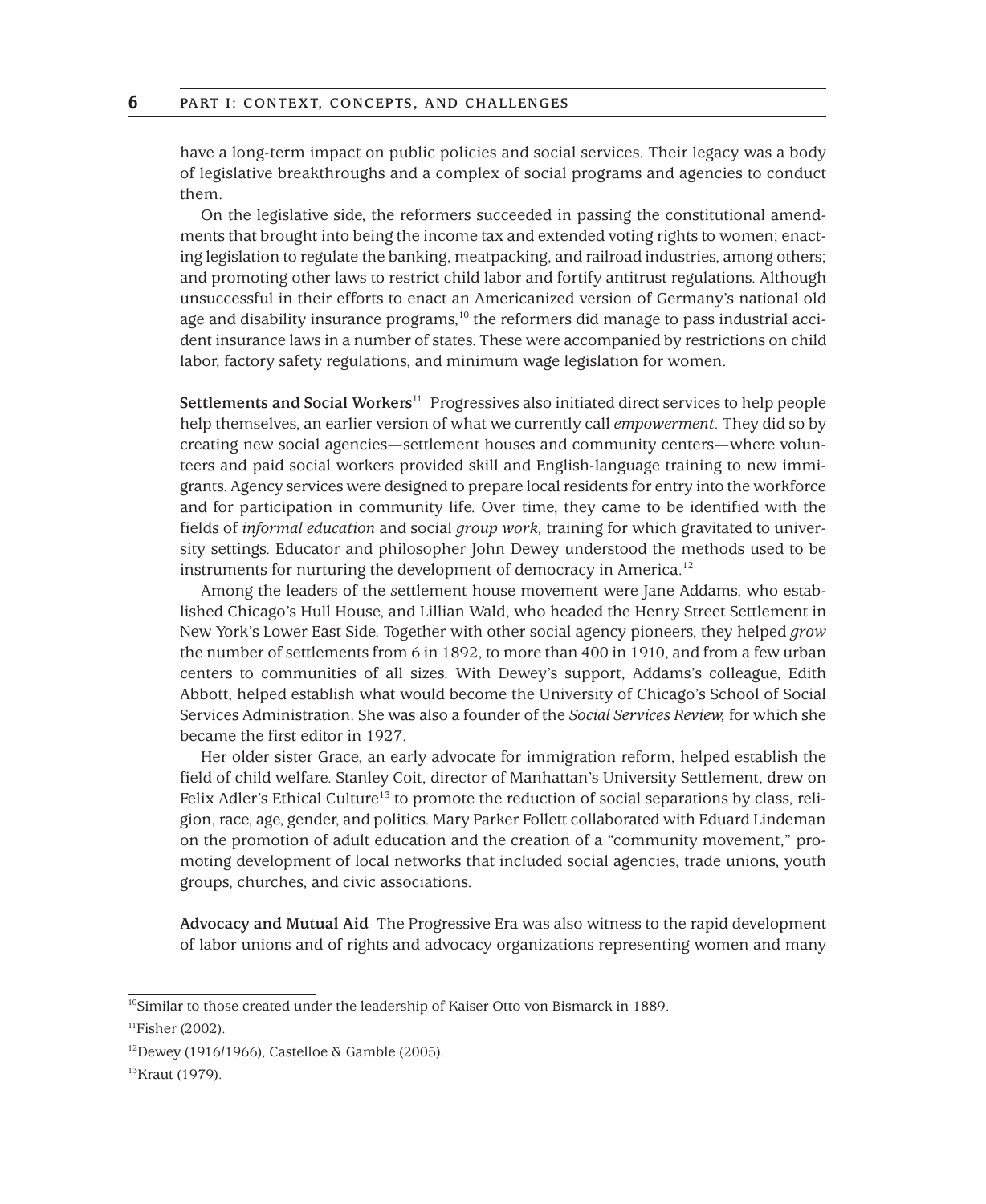discriminated-against minorities.14 Among them were the National Association for the Advancement of Colored People, the National Women's Trade Union League, and the Immigrant Protection League. Community-based self-help and mutual aid groups addressed the needs of a variety of ethnic and religious communities.

In eastern and midwestern states, these included immigrants from Italy, Ireland, Germany, and Slavic countries who congregated in specific cities and neighborhoods.15 Asian groups emerged on the West Coast. Among them were such benevolent associations as Chinese *tongs* and Japanese *Ken* networks. Mexican American groups followed similar patterns in the barrios of the Southwest.

**Direct and Indirect Services** Social agencies of this era tended to distinguish between direct and indirect services. For example, in the Jewish community, YMHAs (Young Men's Hebrew Associations) focused on personal and cultural development (direct services to members), whereas the B'nai B'rith Anti-Defamation League focused on combating anti-Semitism, racism, and other forms of discrimination (indirect services that reduced discrimination against individuals and groups). In many cases, social services for specific national groups were provided by faith-based agencies. Thus, a Catholic archdiocese might provide services for the Italian, Polish, or Irish immigrants and their descendents through the congregations that served specific neighborhoods.

**Professionalization** In recognition that the proliferation of new social agencies required trained personnel, in 1898 the New York Charity Organization Society established a Summer School in Philanthropic Work. It was to become the New York School of Philanthropy, a full-time graduate study program. As the Charity Organization Society (COS) movement matured, it shifted from training caseworkers, to providing instruction to agency and program managers in planning, services coordination, and fundraising.

Their graduates were among the first directors of *Community Chests,16* councils of social agencies, and community welfare councils. The New York program was soon joined by other study programs. Among them were the University of Chicago graduate program in social administration and Western Reserve University's School of Applied Social Sciences. In 1940, the New York program became affiliated with Columbia University and was transformed into the Columbia School of Social Work.

The Progressive Era was witness to the emergence of modern social agencies, the social work profession, and the effort to integrate social justice and scientific rigor into social programs.17 These were primarily voluntary, nongovernmental organizations. There was a strong expectation that they would continue to grow and to move from strength to strength.

<sup>14</sup>Garvin & Cox (1987).

<sup>15</sup>Among Jewish immigrants, these were known as *landsmanschaften*, through which immigrants from the same areas could provide each other with mutual assistance, often supported via the letters-to-the-editor column in the Yiddish-language *Jewish Daily Forward.*

<sup>16</sup>*Chests* were fundraising bodies that used voluntary "payroll deductions" as a means to generate income from individuals; the dollars were then redistributed to member agencies in the communities served.

<sup>17</sup>Fabricant & Fisher (2001).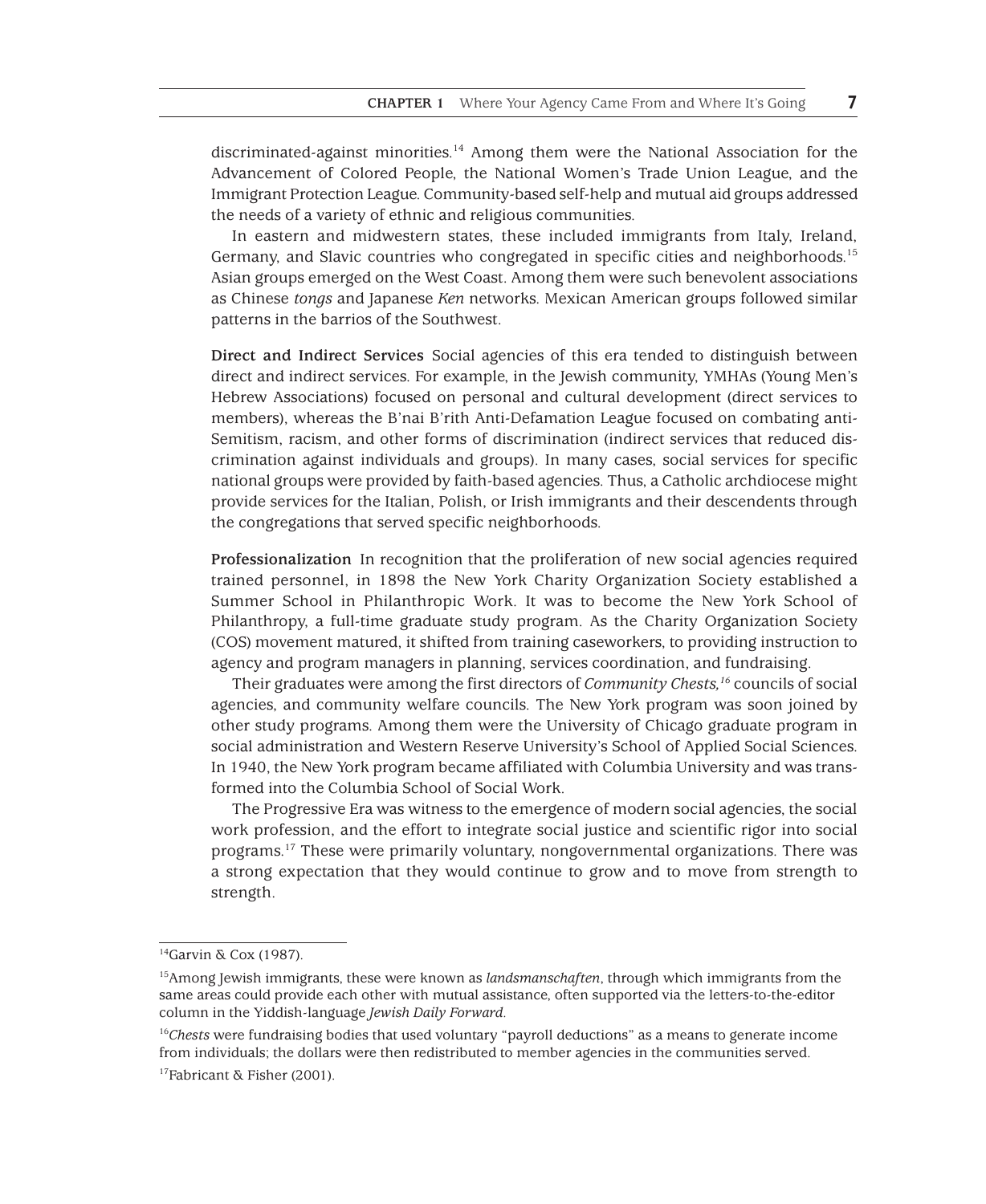## **Government Social Programs**

What was unexpected was the Great Depression. At its depth, one of three Americans (a total of 16 million people) was unemployed. Between 1929 and 1933, the gross national product declined from almost \$104 billion to just under \$56 billion. Many American farms and homes were foreclosed, rendering thousands homeless. The migration of *Okies* from the Oklahoma dust bowl to California was documented in novel and song.<sup>18</sup>

#### **The Expanding Role of Government and Reassertion of the Voluntary Sector**

**The New Deal** To address the Depression's catastrophic impact, a *New Deal* was established in 1933 by President Franklin Delano Roosevelt. Initially, emergency government funding was kept outside the federal budget so as to bypass conservative objections. The money was applied to what pundits called the "three Rs"—*R*ecovery (of the economy); *R*eform (of business, banking, and financial practices); and *Relief* (programs for devastated farmers and the unemployed).<sup>19</sup>

With passage of the Social Security Act in 1935, emergency relief programs were terminated and new national welfare programs were established. A more long-term, workoriented relief program, the *WPA* (Works Progress Administration)*,* <sup>20</sup> was created with strong trade union support.

Within the context of Social Security, a number of welfare programs were passed into law. Among them were Aid to Dependent Children (later renamed Aid to Families With Dependent Children)*,* Old Age Assistance, Aid to the Blind, and Unemployment Insurance.

Many of these programs appeared to be too radical for some conservative lawmakers. A number of Roosevelt's programs were declared unconstitutional. Others were made redundant by the full employment that resulted from America's involvement in WWII. Nevertheless, the New Deal had shifted much of the initiative for social services development and delivery, perhaps irrevocably, from the voluntary to the public sector. It created vast entitlement programs that were unlinked to the federal budget and that promised support to all those individuals who qualified for benefits.<sup>21</sup> By the 1950s, government funding had become available for student scholarships and faculty positions in professional schools whose programs reflected public priorities (e.g., child welfare and mental health). Government policies and funding appeared to be dominating the development of social programs.

**The 1950s** The voluntary sector reasserted itself, however, in the 1950s. A number of independent social work professional associations reassembled into a single National Association of Social Workers (NASW). NASW's mission was complemented by creation of the Council on Social Work Education, designed to accredit the study programs in professional schools of social work and other professions relevant to the work of social agencies.

 $20$ Jansson (2005).

<sup>18</sup>For example, John Steinbeck's *The Grapes of Wrath* and Woody Guthrie's collection of dust bowl melodies in a 1963 Folkways album, re-released by Buddha Records in 2000.

 $19$ This was in deference to the, then, prevailing notions of Federalism, with clear divides between the rights and responsibilities of the states and the federal (federated) government. See Drake & Nelson (1999).

 $21$ Jansson (2008).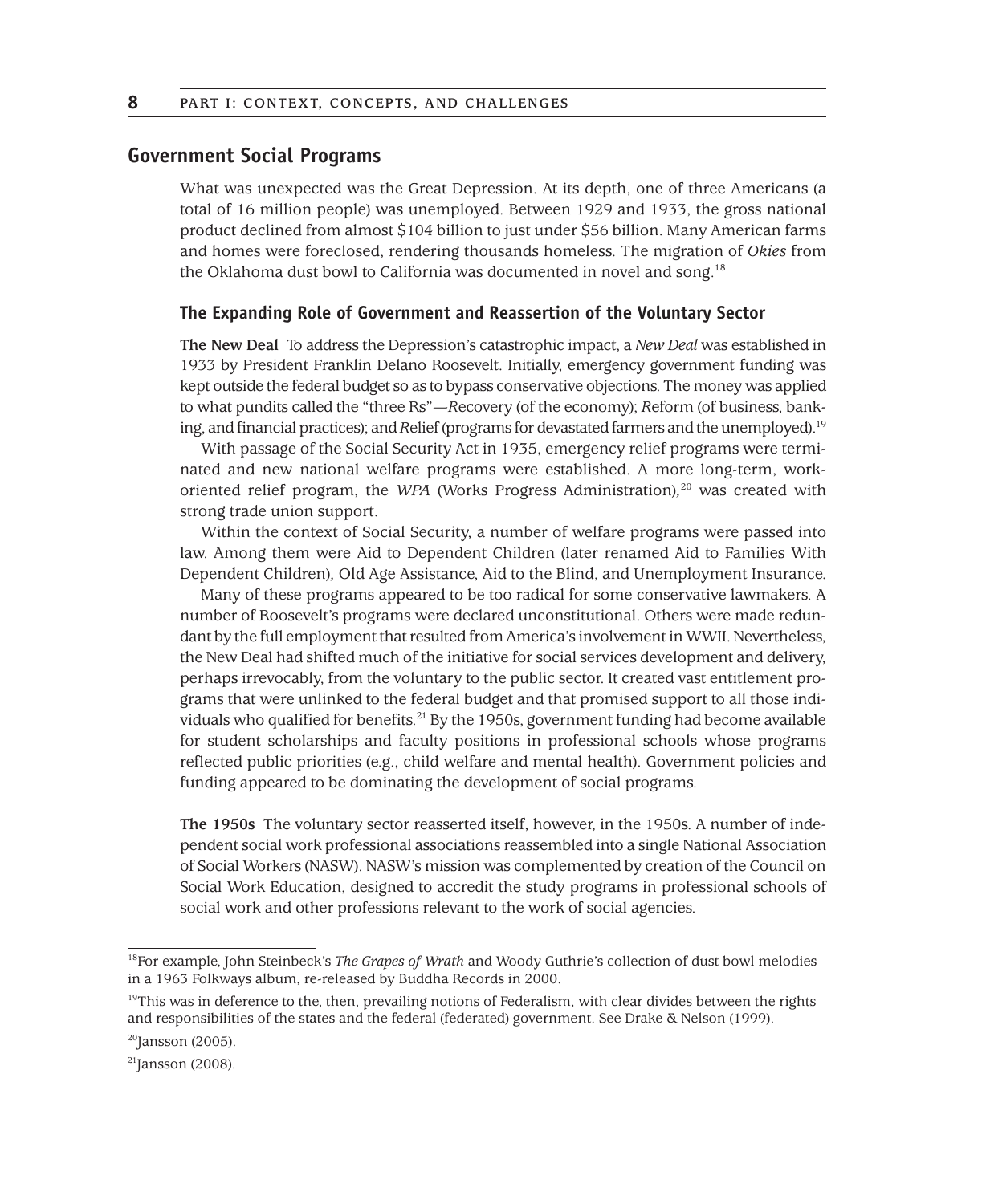The United Way of America and its local affiliates replaced the Community Chest's outdated Red Feather campaign with a new and more inclusive Torch Drive.<sup>22</sup> Local Chests and United Ways were federated structures of voluntary social agencies that agreed to pool their fundraising efforts during annual campaign periods and to limit their independent fundraising efforts at other times of the year. United Way agencies—in as many as 1,200 communities—succeeded in setting practice standards for fundraising, in generating systematic planning efforts to address unmet needs and plug service gaps, and in coordinating the delivery services of member agencies, where appropriate.

The United Way continued the Community Chest's innovative method of fundraising through payroll deductions. However, it used more inclusive approaches to engaging donors and other players in decisions about community funding priorities, and increased the range of organizations and programs that qualified for local United Way support.<sup>23</sup>

#### **Social Justice and Social Services**<sup>24</sup>

**The War on Poverty** By the 1960s, it was clear that earlier efforts to professionalize direct and indirect services (like fundraising) fell far short of addressing all of America's social and economic inequalities. Michael Harrington's *The Other America* (1962) contributed to the growing awareness of America's enduring poverty and inequality. His was one of the many voices that helped set the stage for the federal government's War on Poverty, which included John F. Kennedy's New Frontier and Lyndon B. Johnson's Great Society programs. The civil rights movement, $25$  which had taken root after the Montgomery bus boycott in 1955, pushed the federal government into adopting programs of social and legal reform aimed at equalizing opportunities for all Americans. Many of the new programs required extensive citizen participation and consumer involvement in program governance.

Discriminated-against minorities were encouraged to participate in change efforts. Kennedy's Office of Economic Opportunities (OEO) required community participation in the governance of OEO-supported Community Action Agencies (CAAs). CAA boards were expected to set aside one third of their seats for elected representatives of the populations served. The other two thirds were to represent collaborating agencies, funders, and other community interests. The notion of having a "three-legged stool" on which agency governance rests was also incorporated into the Model Cities and other programs during the Johnson years. It was replicated by many nongovernmental social agencies, such as local United Way affiliates $^{26}$  and other federated as well as independent social agencies.

<sup>22</sup>Both the *Red Feather* and the *Torch* symbols were efforts to generate brand recognition for each organization's fundraising campaigns.

 $23$ Brilliant (1990).

<sup>&</sup>lt;sup>24</sup>The historical contexts that gave rise to and shaped many of the programs described in this section are addressed in Jansson (2008).

<sup>&</sup>lt;sup>25</sup>Dierenfield (2008).

<sup>&</sup>lt;sup>26</sup>The three-legged stool approach was adapted (not adopted) by many local United Ways in an effort to further shift community policy making from member agencies to the broader community.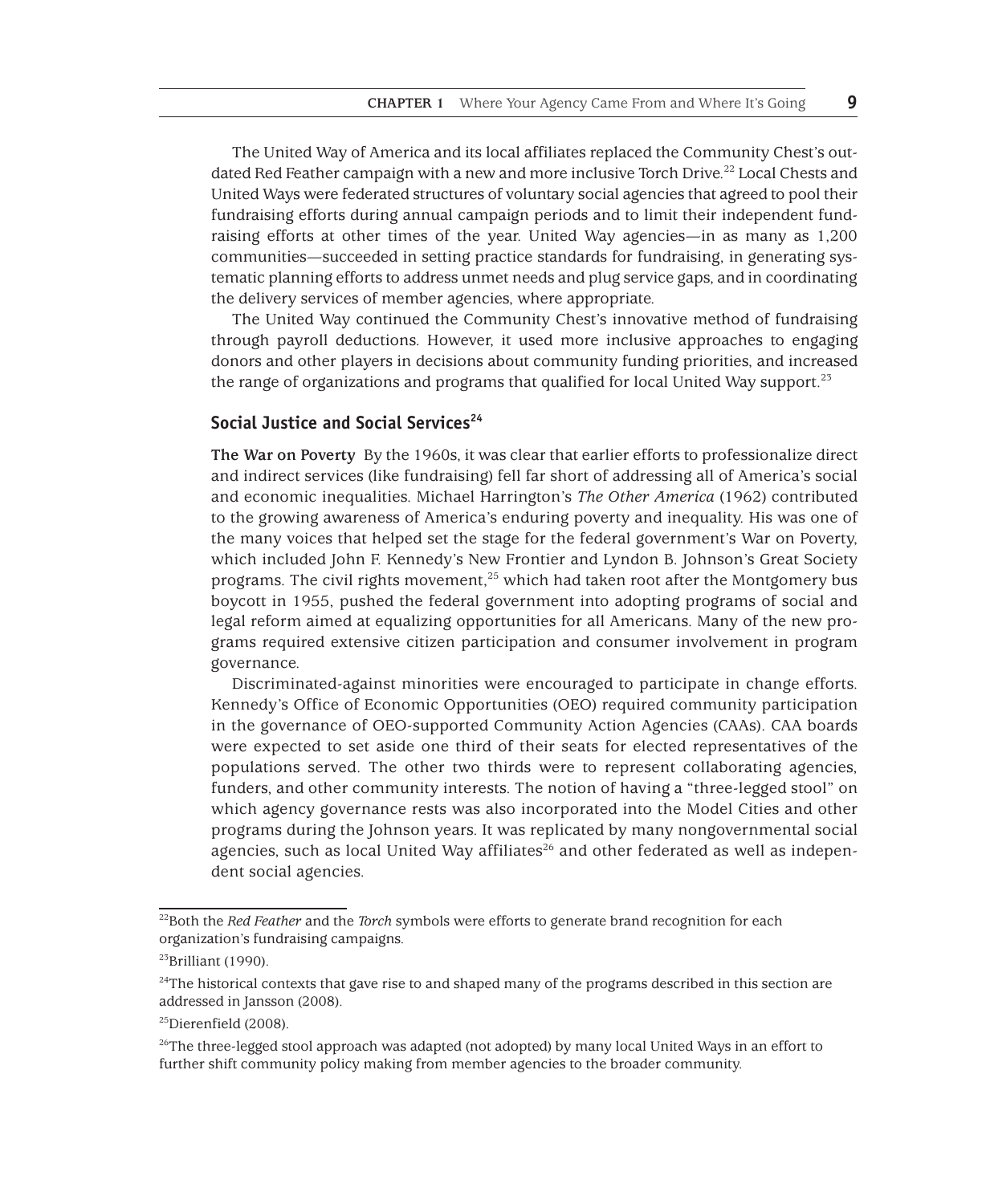Model Cities and Community Action Agencies trained and employed community residents as paraprofessionals in the delivery of services. In other public social agencies, however, client participation in governance was not achieved without a struggle. For example, in the mid-1960s, clients organized into *welfare rights* groups that pressed for a voice in the governance of county, state, and local public welfare agencies.<sup>27</sup>

**Pharmacology and the Continued Demise of Institutional Care** The Community Mental Health Act of 1963 was an integral component of JFK's New Frontier package. Like other programs, it focused on community care and involvement as the key to intervention. However, the deinstitutionalization of mental patients it promoted could not have succeeded without the use of powerful new drugs to control many of the symptoms of mental illness. Although it fit nicely into the Kennedy belief in the power of community-based caring and change, it was underfunded. Promoted, in part, by the promise of cost savings, deinstitutionalization efforts were never sufficiently endowed to cover necessary community supports.

**Civil Rights and Community Empowerment** Great Society programs generated a complex of civil rights legislation that increased job and educational opportunities for minorities, women, and the disabled. Few social agencies were untouched by these reforms. They vastly increased funding for both public and voluntary agency programs,<sup>28</sup> redefined areas of service priorities, opened professional education to formerly excluded populations.<sup>29</sup> and expanded occupational opportunities by creating *para*- and *semi*professional job categories. None of this would have been possible, at least not at this time, had there not been grassroots and other political pressure. It had been galvanized, to a large extent, by appeals to morality, fair play, and social justice by Martin Luther King, Jr.'s Southern Christian Leadership Conference and other civil rights groups and their supporters.<sup>30</sup>

Both Presidents Kennedy and Johnson attempted to channel youth activism and social commitments through national volunteer programs such as the Peace Corps and Volunteers in Service to America (VISTA). VISTA volunteers were often assigned to social agencies and to grassroots social development and advocacy projects. Antipoverty programs increased the cultural diversity of both clients and practitioners in social agencies. By the late-1960s, conservatives had become alarmed over the rapid expansion of social program costs and the growing concentration of power in the federal bureaucracy and in local programs that received direct funding from Washington.

The 1974 Title XX amendments to the Social Security Act enacted in Richard Nixon's first term were an effort to shift some decision making away from federal agencies. They provided for the allocation of funds through block grants to states rather than program grants to local communities. Although formulated to reflect federal priorities, block grants

<sup>27</sup>See Grosser (1973), Warren, Rose, & Bergunder (1974), and Scott (2007).

<sup>&</sup>lt;sup>28</sup>Matching every dollar of state appropriation for social programs with \$3 of federal funds, and leading some states to broadly expand both the locations and range of services.

<sup>&</sup>lt;sup>29</sup>Excluded by dint of race, nationality, gender, and disability.

<sup>30</sup>Carson (2001).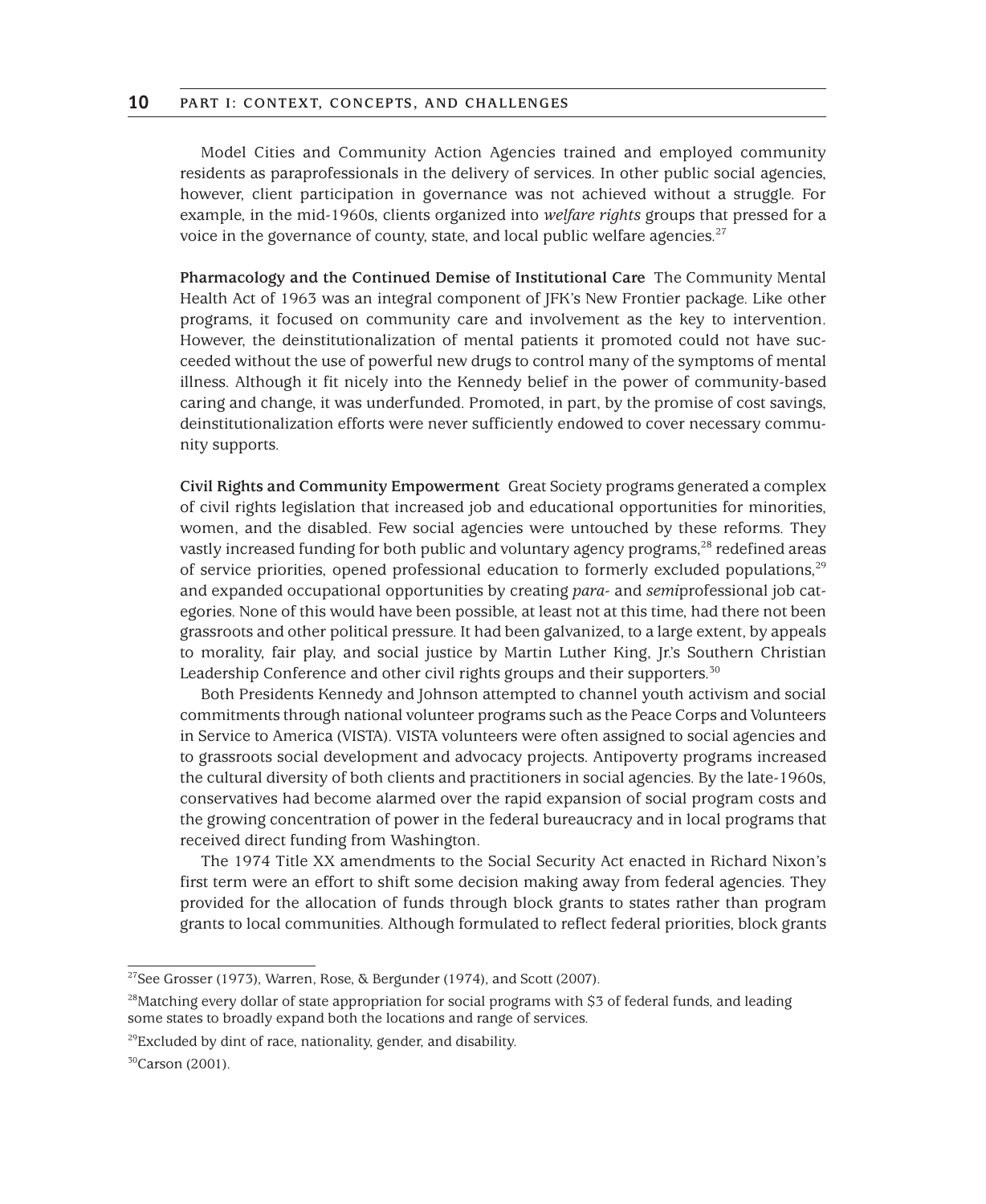left the states with considerable discretion on how available funds could be used. They also served Nixon's political constituency, thereby blunting conservative opposition.

Title XX transferred decision making from large cities with their concentrations of Democrats (with Democratic mayors), to state governments, where Republicans were more likely to hold the governor's office and the majority of legislative seats. The principle of citizen involvement was maintained through such instruments as statewide Developmental Disabilities Boards and regional Area Agencies on Aging. However, the *citizens* were more likely to be middle- or upper-income, rather than lower-income, and selected on the basis of interest and expertise rather than residence or proximity to the populations to be helped.

**Grants, Contracts, and Entitlements** In addition to grants to states, which could be used for contracts and grants to service providers, Title XX also furnished *entitlements* to individuals. This meant that designated individuals were entitled to grants or services based on illness, disability, and/or lack of financial resources and agencies could apply for additional funding. With support coming to both ends (to providers and to consumers), some agencies found themselves with a significant infusion of new dollars. Entitlements were often covered through payments by "third parties" (like Medicare and Medicaid). Federal transfers to state agencies were often reallocated as grants or *purchase of service contracts* (POSCs) to approved social agencies and other providers.<sup>31</sup>

This period also coincided with some disenchantment with community planning structures (such as those promoted by the antipoverty programs), which some viewed as ineffective and overly political. The planning process had become more professional. $32$ Conversely, it had also begun to move to a more market-oriented and competitive approach to service development and funding.

#### **Ambivalent Reforms—Looking Forward But Walking Backward***<sup>33</sup>*

**Cutting Back Federal Support** The growth in federally supported social and health care service was curtailed by President Ronald Reagan's Omnibus Budget Reconciliation Act (OBRA) of  $1981$ ,<sup>34</sup> which led to deep cuts in social programs. Unfortunately, these cuts coincided with newly recognized or expanding social problems. Among them were AIDS, Alzheimer's disease, substance abuse, family violence, the growth of single-family households, and homelessness. With funding in short supply, some agencies turned for support to charitable sources, while others restructured or cut back on costly services. Many agencies hired less highly trained personnel, partnered with other agencies, or sought other ways of reducing costs.

 $31$ Grants permit recipient organizations considerable latitude in deciding what to do and how to do it. In contracts, the funding agency specifies what is to be done, how, and when.

<sup>32</sup>Lauffer (1978), Kotler (1973).

 $33$ For an outstanding analysis of this transformation, see Fabricant & Burghardt (1992).

<sup>&</sup>lt;sup>34</sup>This was due in great measure to a conservative Congress's support for supply-side economics, which presumes that cutting taxes stimulates spending and investments, thereby growing the economy (i.e., cutting taxes, the theory goes, increases tax revenue).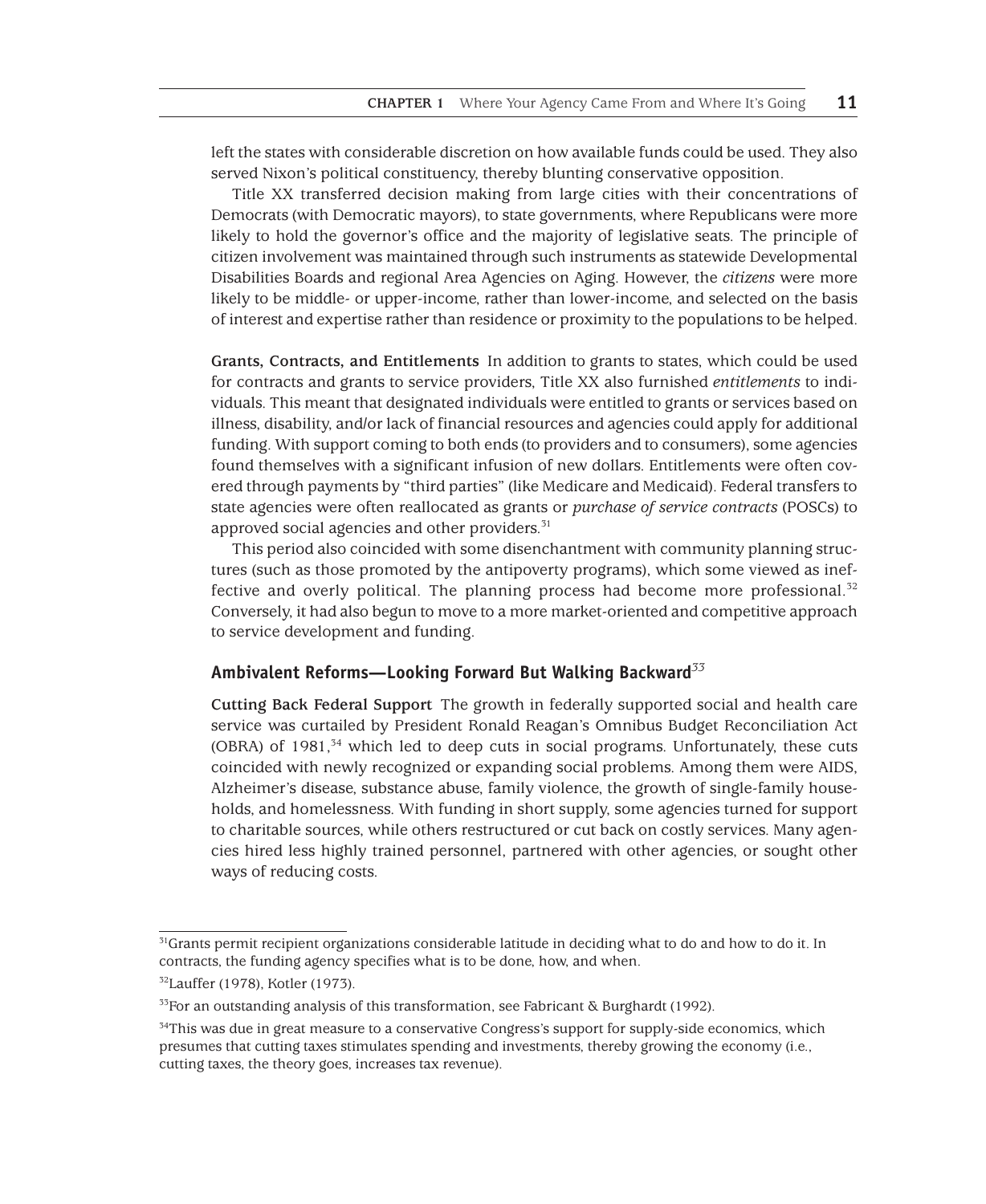**Welfare Reform** William J. Clinton's strategy to stave off attacks by congressional conservatives was to give with one hand and take away with another. He'd learned a lesson in his first term, when efforts to design a program to provide health care to all Americans were scuttled early on by a Republican majority that both disagreed with its premises, and rankled at not being involved in the design process. In his second term, Clinton did succeed in making federal dollars available to states to provide health coverage to uninsured children. As he may have expected, some states—to save money—chose not to enroll all their eligible children.

But even that modest success would have been impossible if Clinton had not fulfilled his 1992 campaign promise to transform "welfare as we know it." That required scuttling AFDC (Aid to Families With Dependent Children), a 60-year old entitlement program, in favor of the Temporary Assistance for Needy Families (TANF), a block grant program. The Personal Responsibility and Work Opportunity Reconciliation Act of 1996, a cornerstone of the Republican Contract With America, was signed into law by a Democratic president.

**Compassionate Conservatism** Although George W. Bush campaigned as a *compassionate* conservative, his first term was consumed by efforts to reduce the federal budget. His assumption was that the nonprofit sector could do more, and that faith-based organizations could mobilize missions of volunteers in programs of compassion and caring that government could not succeed in, or should not be engaged in. As governor of Texas, Bush had drawn on the "charitable choice" section of the Personal Responsibility and Work Opportunity Reconciliation Act.

Using the same approach as president, he signed an executive order in 2001 that established the White House Office of Faith-Based and Community Initiatives (OFBCI) to manage the program. The order also required states to include faith-based organizations among those eligible to provide contracted social services.<sup>35</sup> Religious organizations could now more easily apply for and receive government grants and contracts, so long as the services provided would be nonsectarian in nature and open to all.

On assuming office, President Barack Obama signed another executive order extending the Bush initiative, but renaming it the White House Office of Faith-Based and *Neighborhood Partnerships.* In doing so, Obama signaled a continued respect for faithbased organizations, but placed them within a broader framwork of grassroots and neighborhood organizations.

**The Consequences of Welfare Reform** One of the consequences of welfare reform was a shift in the relationships between public and nonprofit social agencies.<sup>36</sup> It was actually a four-part shift that included

- shifting some decisions from the federal level to the states,
- moving some of the responsibility for funding from the public to the private and voluntary sectors,

<sup>&</sup>lt;sup>35</sup>Refer to Section 104 of the Personal Responsibility and Work Opportunity Act of 1996. See also Cnaan, Wineburg, & Boddie (1999), Chaves (2001).

<sup>36</sup>Austin (2003).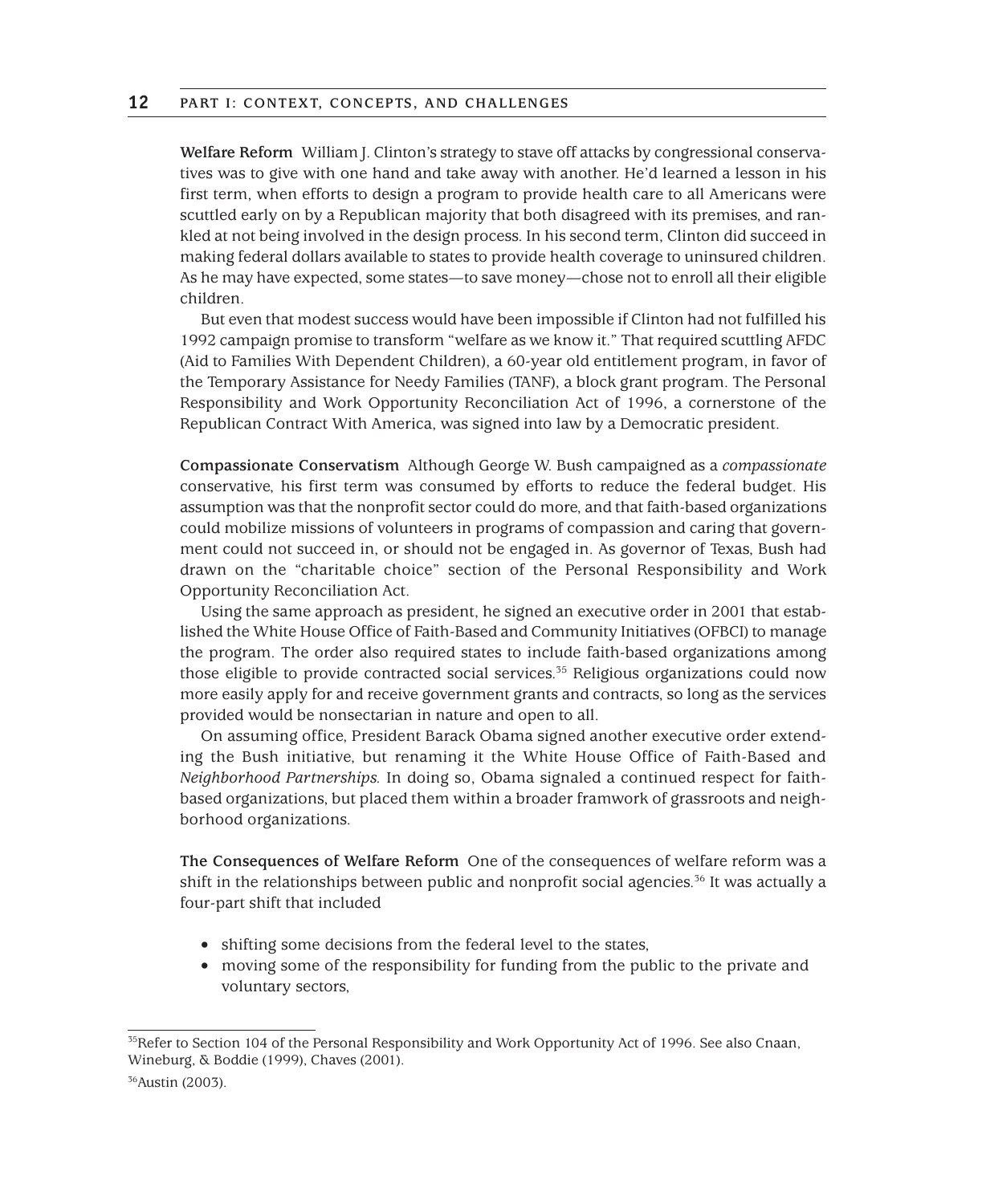- transforming some entitlements into annually budgeted services, and
- instituting a range of cost-cutting approaches.

Title XX established the principle of setting general guidelines at the federal level, but awarding significant discretion to the states on how and where to allocate grants and contracts. The amount of funding available for service delivery was, by design, less than needed, with the expectation that additional funding would be available from the private and voluntary sectors.37 Philanthropic sources (such as foundations and United Ways) were recruited to cover some of the cost of service provision.

**Cost-Containment Methods** Cost-containment measures included deprofessionalization and purchase-of-service contracting, both of which reduce the cost of personnel, plus a variety of rules about how and when payments can be made, for what service, how those services may be delivered, and for how long. For example, TANF and the Personal Responsibility Act reduced government entitlements and restored congressional budgetary decision-making authority for certain services.38 TANF also used case management, service contracting, managed care, and outsourcing, often in tandem, as ways of reducing expenditures. For example, the apparent success of case management in quality improvement in the social services, when combined with outsourcing (contracting with agency outsiders), contributed to rapid growth of managed care approaches to service delivery. However, the jury is still out on whether managed care actually improves the quality of the services provided or even achieves cost savings.<sup>39</sup>

The *privatization*<sup>40</sup> of safety net programs aimed at the most vulnerable Americans accelerated rapidly during the (G. W.) Bush and Clinton administrations. Privatization is a process of transferring a program's infrastructure (management and service delivery) from public agencies to nongovernment entities, like for-profit companies and such nonprofits as social agencies, community-based organizations, and religious organizations. In contrast, *outsourcing* can be used by public, voluntary, and for-profit organizations to transfer specific programs (not total operations) to organizational or individual contractors. Unfortunately, neither privatization nor outsourcing appear to be achieving the stated aims of cutting program costs while also improving services, at least not everywhere.

For example, few states were able to fully privatize the TANF operations due to civil service regulations. State audits of the Wisconsin welfare-to-work program found major abuses by contractors during its first 5 years. Many of those have been eliminated through tighter state controls. Nevertheless, the majority of those who were successfully trained and placed in the workforce were earning below-poverty incomes. Inadequate cost reimbursement procedures led to serious abuses. For example, some contractors received reimbursement for services under rules similar to those used in HMOs (e.g., reimbursement for services rendered).

<sup>37</sup>Mandeville (2007).

<sup>&</sup>lt;sup>38</sup>Entitlement programs do not require annual budgetary approval. Because the dollars allocated are based on the number of people who qualify, and the costs of the benefits provided by law, annual costs are more difficult to control. Social Security is an example. Nonentitlement programs require annual decisions about services and allocations to service provision.

<sup>&</sup>lt;sup>39</sup>Gittell (2008).

<sup>40</sup>Bandoh (2003), AFSCME (2006).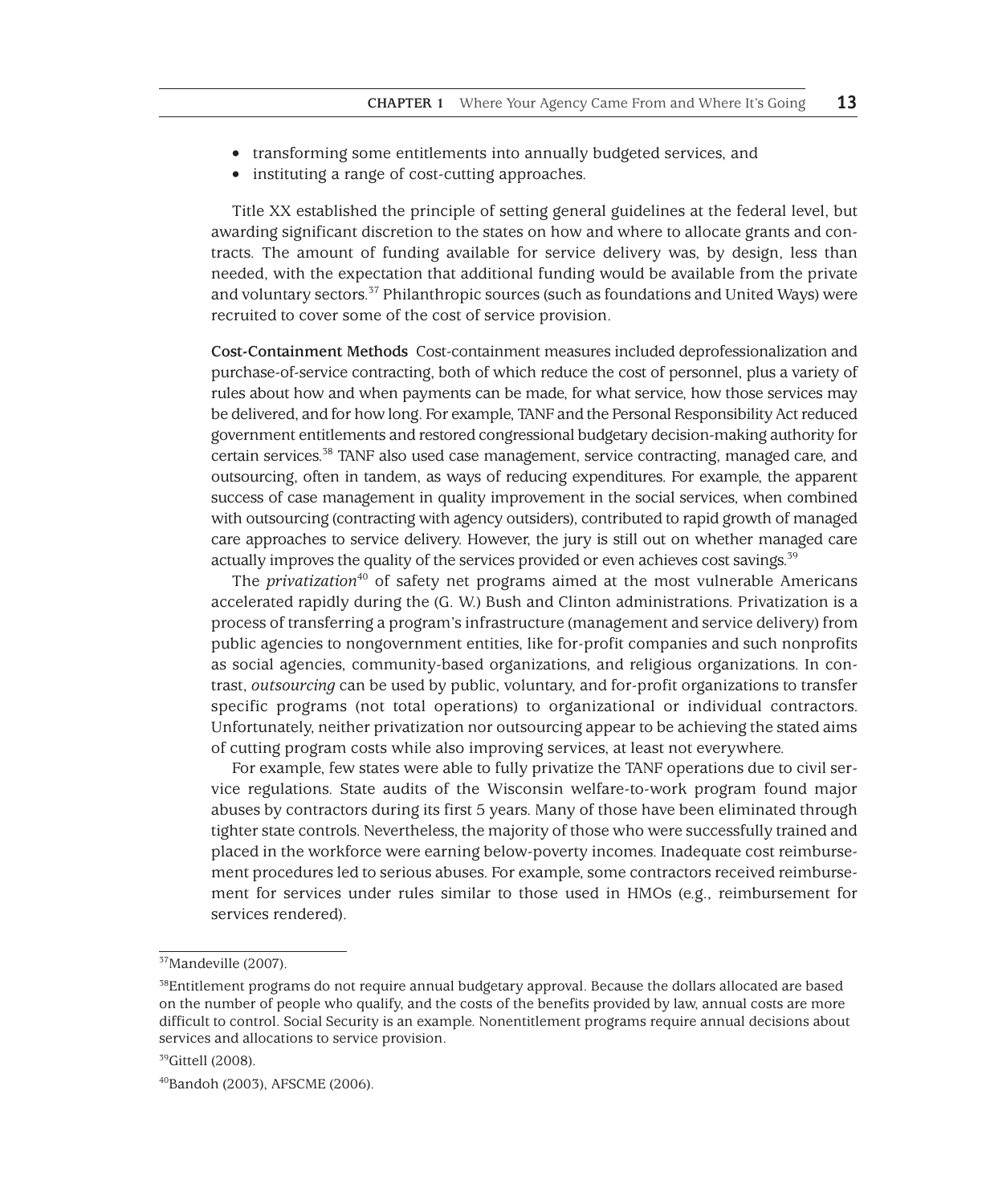## **Reclaiming Consumer and Local Initiatives**

**Self-Help** Given the social activism of the time, it is not surprising that the 1970s and 1980s also witnessed growth in the self-help movement.<sup>41</sup> Some of the functions of mutual aid associations at the start of the 20th century were now performed by self-help groups, many of which emerged spontaneously in local communities. Others were local branches of national organizations such as Alcoholics Anonymous, and the Hearing Loss Association of America. Although some social agencies may have initially perceived self-help as a challenge to their professionalism, over time most embraced and encouraged the self-help process.42 Today, many community Web sites and telephone Yellow Pages list scores of selfhelp groups in communities all over the United States.

**United Ways and Other Federated Approaches** The reduction of direct federal funding to localities at the end of the Great Society programs provided a new opportunity for United Way agencies to play a leadership role in their communities. They attempted to do so not only by funding social service programs, but also by standard setting, reviewing programs and budgets, coordinating local agency services, conducting community needs assessments and priority setting, and otherwise engaging in long-term planning.43 However, local United Way agencies were never able to generate more than a fraction of the funds needed. Other federated fundraising efforts both competed with and complemented United Way efforts. Among them were

- Sectarian and ethnic federations like local Jewish welfare federations and Black United Funds
- Women's Funds
- United Services Agencies (composed of members agencies whose services are national in scope like Traveler's Aid, and others that do legal advocacy or provide specialized services for the disabled)
- United Arts Funds
- The Environmental Federation of America
- Health-related, federated, fundraising associations such as the Combined Health Appeals, the National Voluntary Health Agencies, the American Cancer Society, and the Muscular Dystrophy Association

Along with the United Way, many of these agencies were listed as gifting options for federal employees in the Combined Federated Campaign signed into law by President Reagan in 1987.<sup>44</sup> The Combined Campaign, which includes many of the specialized federations listed above, was soon opened to employees of state and local governments. A significant number of Americans can now choose to donate to their local United Way agencies and/or to other federations that provide services at the local or national levels.

<sup>41</sup>Powell (1987).

<sup>42</sup>Yoak & Chesler (1985), Powell (1990).

<sup>43</sup>Brilliant (1990).

<sup>44</sup>Lauffer (1997).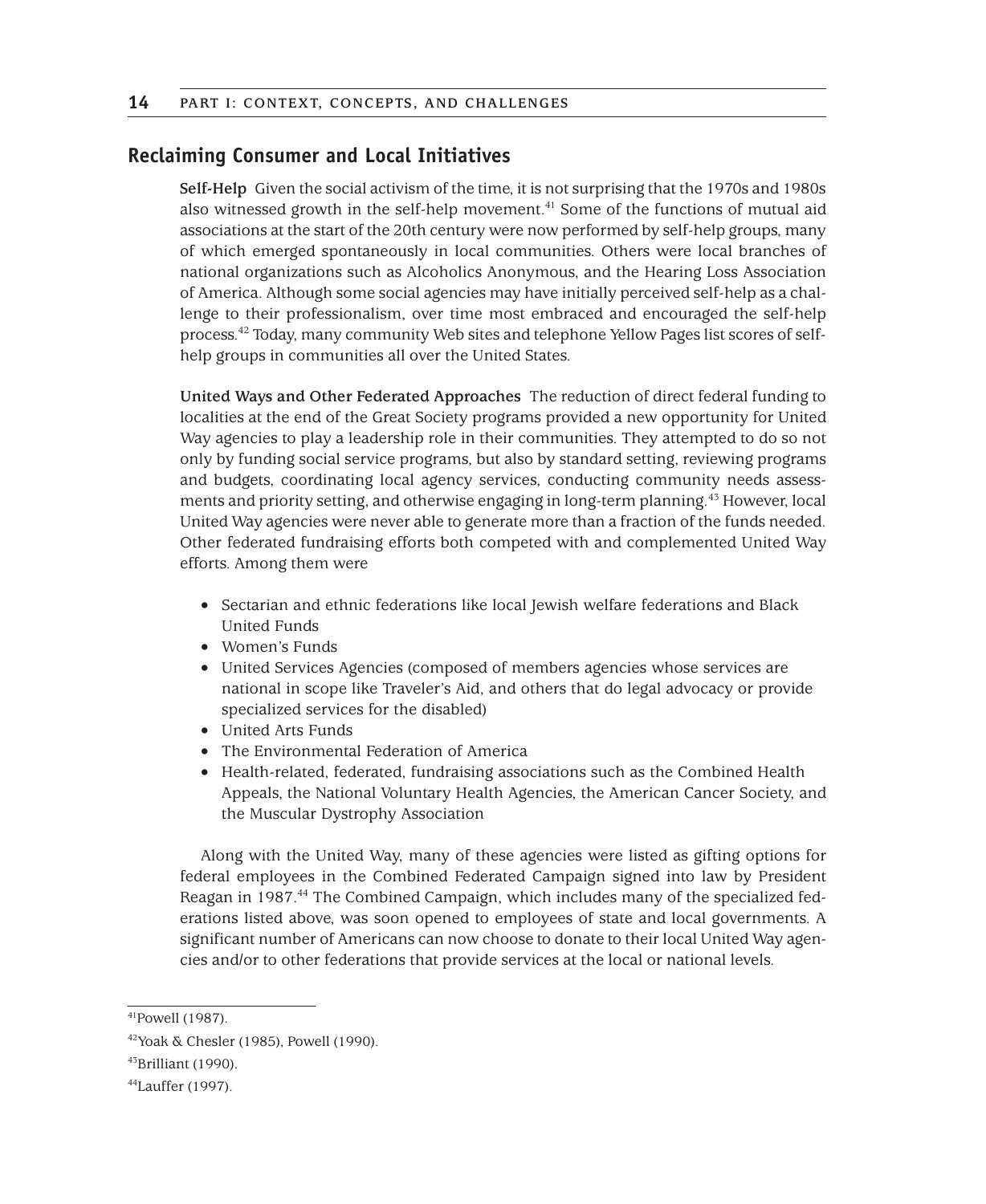#### **Community Foundations**

The 1980s and 1990s also witnessed a growth in the number of private and community foundations. Private foundations are often formed by individuals or families to reflect the interests of their donors. Community foundations are designed to address the interests of people living in a specific geographic area. Drawing on a model pioneered by Cleveland, Ohio, in 1913, some community foundations attempt to orchestrate a planning process that includes local corporations, school districts, government funding bodies, banks, neighborhood associations, and other groups representing local or regional interests.

Some communities were able to leverage extraordinary sums to address specific situations like quality education (Los Angeles and San Francisco) or urban and economic renewal (Cleveland).45 By 2010, some community foundations had become major players in bringing local governments, school boards, parent groups and community associations, professional associations, and voluntary social agencies into coalitions organized to engage in actions aimed at improving schools, reducing crime, providing cultural enrichment, and boosting the economy.

**Volunteerism** Many social agencies benefited from both Clinton's and Bush's efforts to expand opportunities to volunteer in service to society. Bush consolidated these programs under the umbrella of the USA Freedom Corps, which included vestiges of JFK's VISTA and the Peace Corps. By the end of Bush's second term, nearly 600,000 Americans had participated in a wide range of part- and full-time volunteer efforts under Freedom Corps auspices. The Freedom Corps represents a serious effort to engage the business and nonprofit sectors in collaborations with the public sector in promoting volunteering and participation in civil society.

**Membership Associations** Membership associations, like mutual aid societies, congregations, unions, professional associations, and fraternal or civic groups, tend to be primarily oriented toward serving the social and economic needs of their own members. In contrast, social agencies tend to define their service recipients as clients and client systems rather than members. Some agencies operate as hybrids, somewhere between membership organizations and formal social agencies. Hardina and her associates<sup>46</sup> describe these as *alternative* social agencies, although one might argue that they are emerging as more mainstream than it initially appeared. Among them are some faith-based, ethnicity-oriented,<sup>47</sup> feminist,<sup>48</sup> and social movement organizations.49

**Democratization of Philanthropy** By the end of the 20th century, about 1 dollar of every 5 expended by American nonprofit social agencies was derived from philanthropy.50 That

<sup>45</sup>Ibid.

<sup>46</sup>Hardina, Middleton, Montana, & Simpson (2007).

<sup>47</sup>Iglehart & Becerra (2000).

<sup>48</sup>Hyde (1989), Martin (1990), and Bricker-Jenkins, Hooyman, & Gottlieb (1991). MacKinnon (2006).

<sup>49</sup>Tilly (2004).

<sup>&</sup>lt;sup>50</sup>Philanthropy refers to a process of collecting and disbursing charitable funds.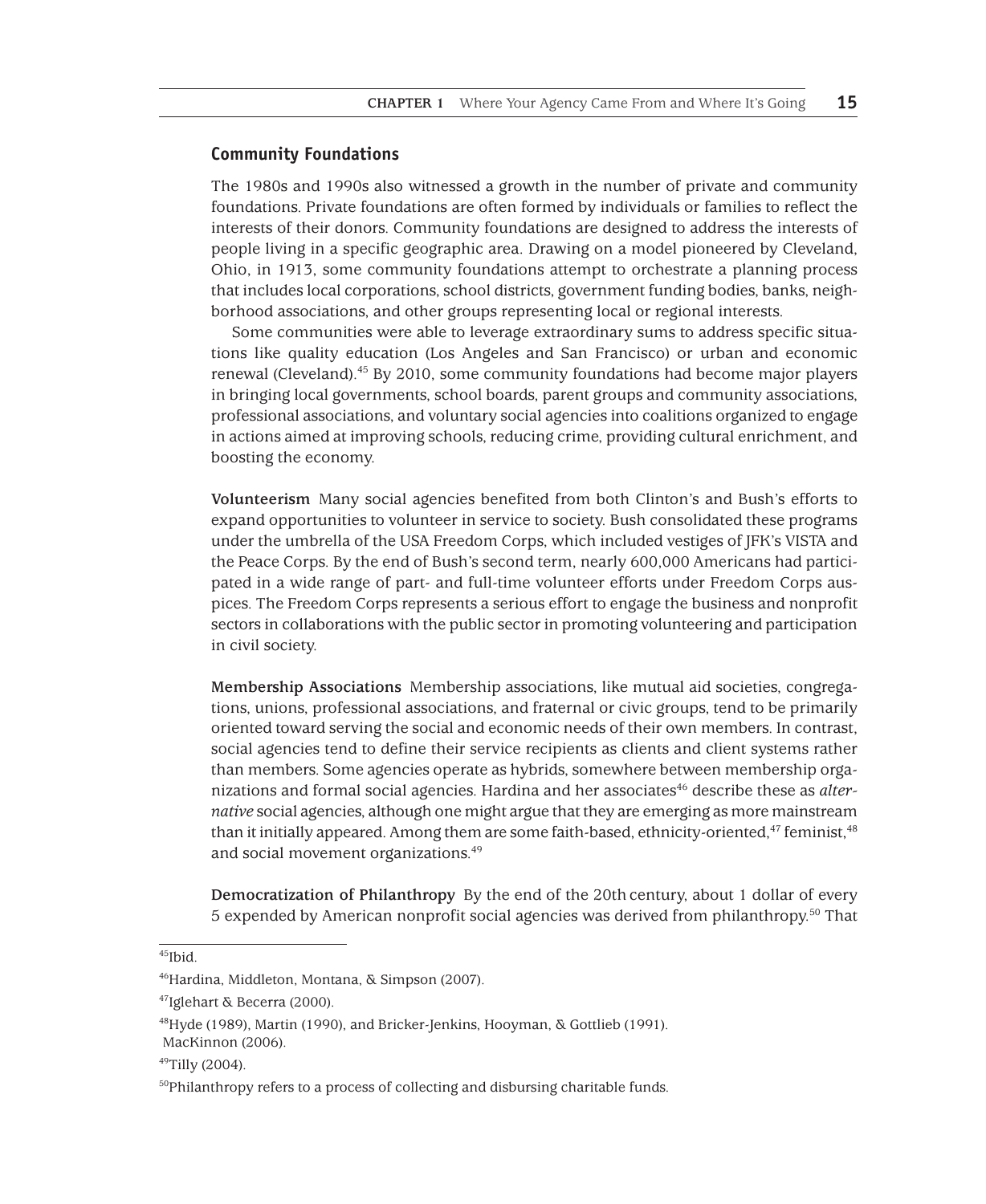figure, significant as it might be, does not fully reflect its importance: *How much* philanthropy may be less important than *where it is coming from.* At one time, American philanthropy was the purview of a few wealthy industrialists and others with inherited fortunes. Over time, the expansion of wealth in the United States appears to have been accompanied by a democratization of philanthropy.

Today, 7 out of 10 American households make charitable contributions, most of which go to or through nonprofit organizations. More than half of all American teens and adults volunteer more than 20 billion hours per year. You no longer have to be wealthy to be a philanthropist. In the last decade of the 20th century, a growing number of people created their own philanthropies. Among them are family and other independent foundations, private family trusts, and even gifting programs managed by mutual funds and brokerage houses that provide a gift-making opportunity that can be used to reduce income from sales and dividends. Community foundations, United Ways, Jewish community federations, and other fundraising and funding bodies created special departments to both manage the donor's finances and consult on charities to support.

#### **Economic Collapse and Reconstruction**

Just before the end of the 2008 presidential campaign, the American economy took a nosedive—the most precipitous drop since the Depression. Hundreds of thousands of Americans lost their jobs, homes, and life savings. The unraveling of the economic structure quickly spread around the globe. Social agencies were no less affected than corporations, governments, and private citizens.

Charities were hit by the economic downturn, resulting in lowered levels of donations and a number of huge losses in their endowments. In some cases, the endowments of wellknown nonprofits were poorly and even fraudulently invested by money management firms, calling into question the lack of proper vigilance on the part of agency executives and board members. The weakness of the economy also created pressures that overwhelmed some agencies, but led others to respond with flexibility and creativity.

The year 2010 was witness to two opposing phenomena: the passage of a (relatively) comprehensive health insurance package that increases coverage to most Americans, and the emergence of a loose coalition of opponents to government programs who identified themselves as members of the American Tea Party.

#### **Social Agencies Today**

By the start of the second decade of the 21st century, the United States could boast of the most varied complex of social agencies and services on the globe. These agencies

- operate across the nonprofit, for-profit, and public sectors;
- provide both direct services to clients, and such indirect services as social advocacy, policy planning, and fundraising; and
- serve a wide variety of clients and client systems, from the very young to the very old, in agencies that may be faith based or secular, and multicultural or culturally specific.<sup>51</sup>

<sup>51</sup>We'll have a chance to examine this diversity later in the chapter and then, again, in Chapters 2 and 7.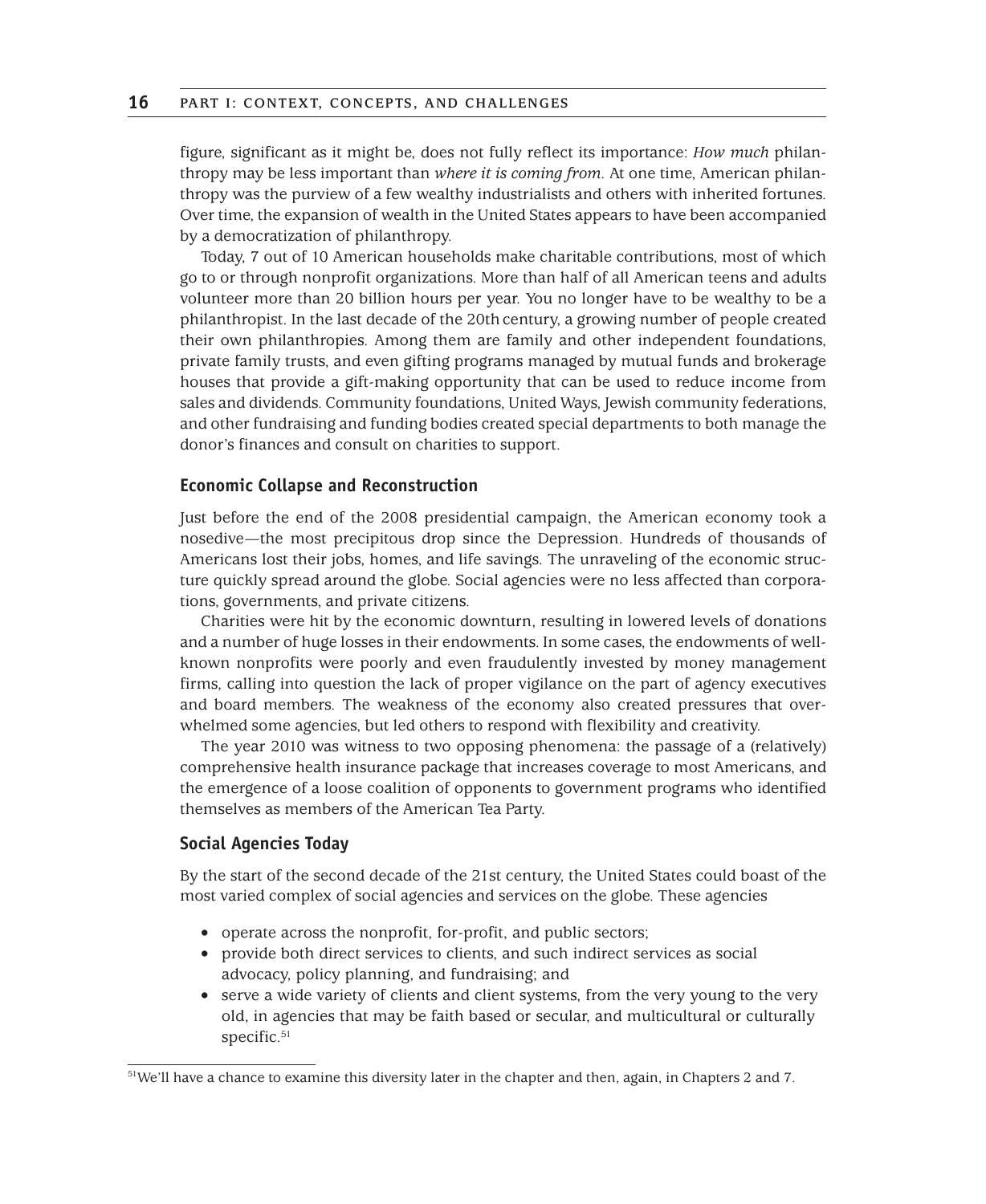However, while many agencies are ready to undertake or to create new opportunities for themselves, others may be less well equipped for the challenges facing them.

# Taking Stock

- 1. Do you agree that there is a peculiarly American style of voluntarism and volunteering?
- 2. What similarities and differences do you see between the voluntarism expressed by Tea Party activists and the voluntarism of those activists who organized to support passage of the 2010 health legislation?

# **CHALLENGES AND OPPORTUNITIES**

*The future is not a result of choices among alternative paths offered by the present, but a place that is created—created first in the mind and will, created next in activity. The future is not some place we are going to, but one we are creating. The paths are not to be found, but made, and the activity of making them, changes both the maker and the destination.*

John Schaar, Futurist<sup>52</sup>

Historically, social agencies have adapted to the environmental challenges presented by changing social and economic conditions, public policies, and the preferences of consumers and other stakeholders. Adaptation can be passive or active. The Progressives were hardly passive. The Great Society programs required imagination and drive to initiate and to conduct.

For many social agencies, current challenges will provide new options. Those unable to adapt may be marginalized or become absorbed into other systems.

In this section, we will explore the potential impact on social agencies of (1) increases in pluralism and diversity; (2) changing perceptions of social justice; (3) the prominence of professionalism, growth of volunteerism, and expansion of civil society; (4) opportunities to transform and improve services and operations; and (5) pressures to clarify issues of governance and accountability.

## **Pluralism and Diversity**

In the United States, the terms pluralism and diversity are used to describe a society populated by people who differ on the basis of national origin, ethnicity, race, religious affiliation, and other designations like age and gender. In popular usage, the term *pluralism* appears to refer primarily to religious diversity, whereas *multiculturalism* refers to cultural diversity.

<sup>52</sup>Schaar (1961).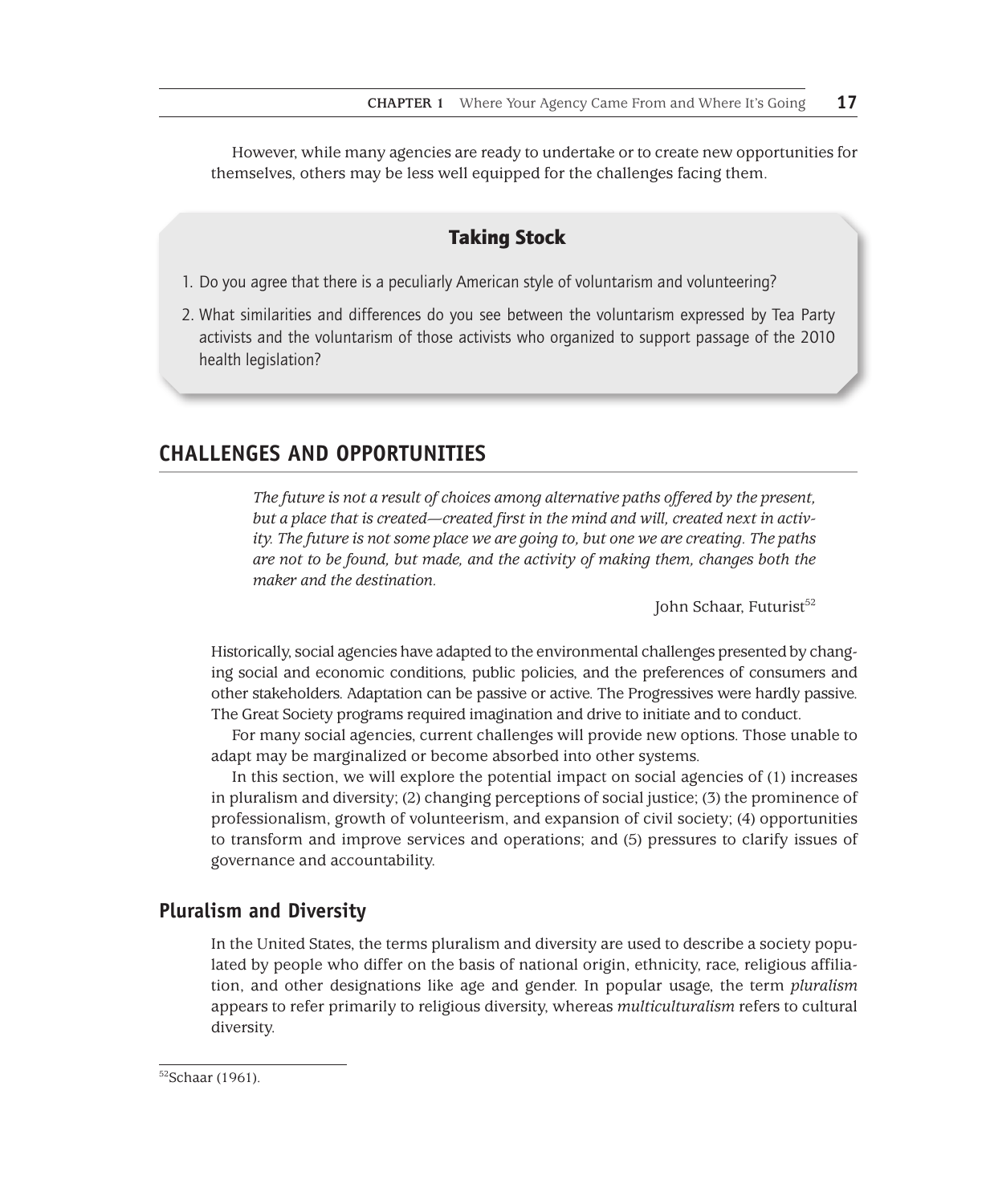#### **Age and Gender**

**Gender** Social agencies are gendered. About 4 in 5 social agency practitioners are women. This overrepresentation may be associated with feminist management perspectives that emphasize consensus and collaboration over hierarchy in decision making in some agencies. Although discrepancies in pay and differential job assignments between men and women continue, a glass ceiling in management and board leadership positions appears to have been breached, if not fully removed. Some agencies currently face the challenge of recruiting more men into practitioner roles, especially where the lack of male role models may contribute to the perception that agency services are female oriented.<sup>53</sup>

**Generational Differences** In many social agencies, paid employees and volunteers may represent as many as four distinct generations. Those born before the end of World War II may be aware of the impact of the war years and the Great Depression on friends, families, and social programs. Some may have played leadership roles in the development of their professions and social agencies. *Baby Boomers—*born between 1946 and 1964 experienced the unrest surrounding the Korean and early Vietnam wars. They shared the hopes expressed in the civil rights and women's liberation movements. Many defined themselves through Woodstock, the sexual revolution, and the folk and rock music of the times.

Although many *Generation Xers,* born between 1965 and 1981, take the civil rights and sexual revolutions for granted, they benefited from broadly accessible higher education and the availability of computers, cell phones, and other technological innovations. A new generation, the *Millennials,* born after 1982, may be the first of the networked generations. Although Generation Xers and Millennials are sometimes referred to as an *emergent* workforce, that label is perhaps less associated with specific generations than with a mind-set characterized by self-reliance, a distaste for hierarchy, and a preference for new experiences over job stability.

Whatever their chronological ages, members of the emergent workforce are more likely than others to redirect their loyalties from employers to consumers and clients and to seek a more spiritual workplace. They are less likely to accept traditional gender roles, and are more apt to want to take charge of their own career directions. Theirs is a mind-set that appears to be growing at an accelerating rate.<sup>54</sup> If so, it is likely to have a significant impact on agency board and management practice.

#### **Cultural and Religious Diversity**

As is true of their client populations, social agencies have become increasingly multicultural and religiously diverse. Although most agencies are nonsectarian, some orient their services to specific faith-based communities. Confronted with changing community demographics, some have made special efforts to expand their ethnic diversity. Reaching out to underserved or more needy minorities may require recruiting professional staff members and board members who are familiar with minority cultures and proficient in their languages.

<sup>53</sup>For a general analysis of jobs and gender, see Acker (1990).

<sup>54</sup>Harding (2000).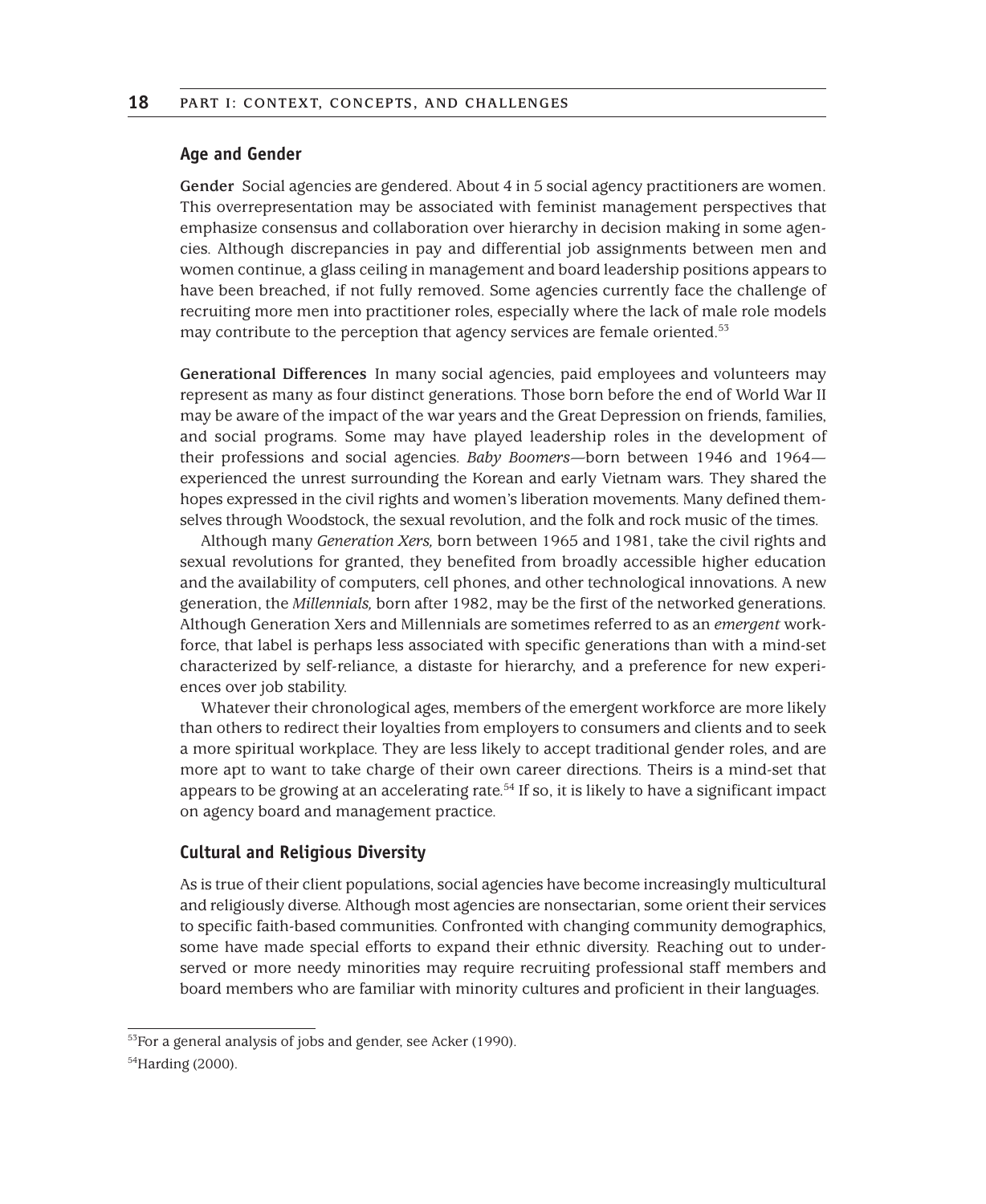**Sectarian Agencies—Diversity and Pluralism** Until the mid-20th century, Americans could comfortably refer to their Judeo-Christian heritage, although Jews made up less than 3 percent of the population, and Protestant denominations predominated among Christian populations in all but dense urban enters. Since the early 1970s, however, the American religious landscape has become settled by a wide variety of imported and homegrown alternatives, among them Islam, Hinduism, Mormonism, Buddhism, Sikhism, Scientology, Animism, and others. Among all industrialized societies, Americans are the most likely to be religiously identified and/or to participate in congregational activities.

Religious *diversity* (a descriptor) is not the same as religious *pluralism* (a goal), which is actively pursued by some social agencies. Those agencies may view religious diversity as enriching society, and/or as supportive of personal and spiritual growth and contributing to tolerance and social harmony.

Because the first settlers in the 13 colonies that became the United States were predominantly Protestant, Williams notes, American organizational frameworks were premised on an institutional logic that parallels the values expressed in Protestant denominations. They share a predilection toward voluntarism, locality orientation, and freedom of choice. He questions whether today's new immigrants—many with non-Western religious traditions—can adapt to these cultural forms, or if American civil society will be able incorporate new Americans' traditional approaches of social participation.<sup>55</sup>

**Multicultural Agencies and Multiculturalism** *Multiculturalism* in the United States is generally about both ethnicity and race. The term is used both descriptively and prescriptively. *Descriptively,* it refers to a number of cultures, generally existing side by side or in interaction within society, and within such specific organizations as social agencies. *Prescriptively,* it refers to a doctrine (or at least a norm) that celebrates the coexistence of multiple cultures, or provides for the support for the promotion of cultural continuity.

The promotion of cultural continuity appears to be replacing an earlier emphasis on the values of the *melting pot.* The melting pot (which some refer to as a *smelting pot*) is a metaphor for a process integrating a heterogeneous population into a new identity, in effect leading to assimilation and loss or rejection of former identities. The melting pot, as an ideal, is rejected by proponents of multiculturalism who prefer the metaphor of a *salad bowl* with its distinct separate components, all of which contribute to and enrich the whole.

Describing America as a melting pot or salad bowl is a matter of perception. Prescribing one or the other is another matter—one that can generate conflicting and contradictory practices in social agencies. According to sociologist Nathan Glazer,56 the apparent prominence of multicultural doctrines in some schools may actually disadvantage those they are designed to help. Celebrating difference, he notes, can actually prolong disadvantage and rob specific groups of their legitimate pride in "making it" in American society. Glazer admits his ambivalence in coming to this conclusion and describes his somewhat contradictory efforts to strengthen multiculturalism in some New York schools. Many social agencies may be experiencing a similar ambivalence.

<sup>55</sup>Williams (2007).

<sup>56</sup>Glazer (1997).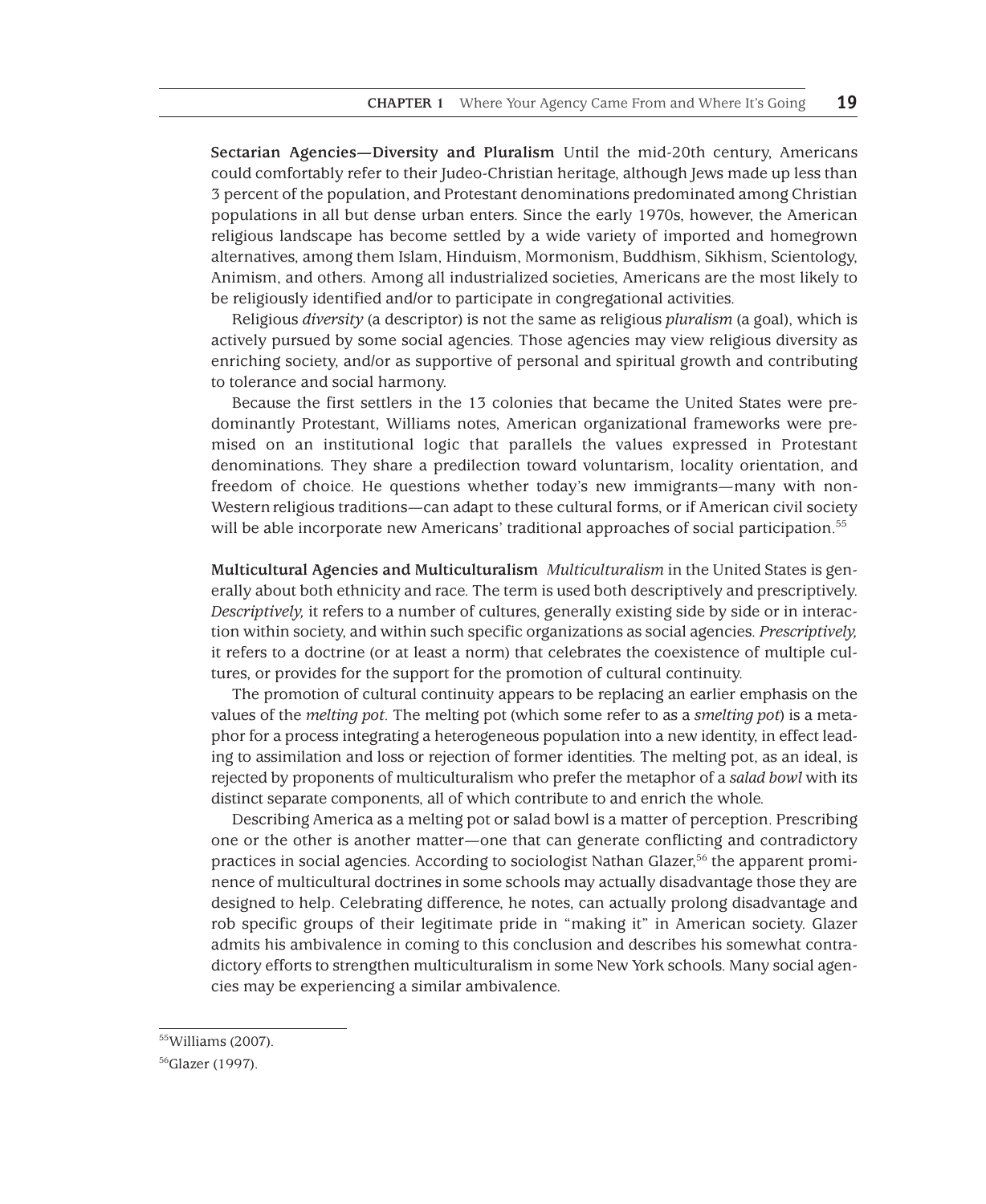## **Advocacy and Social Justice**

#### **Cause Advocacy and Advocating for Specific Populations**

Social agencies often advocate for populations and causes, sometimes in collaboration with other agencies, and with a variety of other players. Among them are environmental and civil rights groups, faith-based organizations, neighborhood councils, unions, corporations, foundations, and professional associations.

Social advocacy is often aimed at righting some wrong, at promoting social justice by overcoming the consequences of inequities in access to income and services. These inequities are often based on discrimination against persons or groups stigmatized by age, gender, race, ethnicity, place of birth, religion, disability, or other factors.<sup>57</sup> However, not everyone agrees on what to advocate for. The melting pot/salad bowl is a case in point.

#### **When Cause Advocacy Runs Into Opponents of Helping Those in Need**

A recent book by Harvard economists Alesina and Glaeser demonstrates that the disparity in government expenditure on social welfare between the United States and Europe can be explained by America's greater ethnic diversity. They marshal evidence that shows a higher degree of political conservatism and less income distribution in countries with large ethnic and racial minorities.

It is too early to assess the impact of the economic downturn of 2008. The Obama administration's initial advocacy of health benefits for all, to be paid for by higher taxes on the rich, ran, initially, into resistance from members of the grassroots *Tea Party* and others who could most benefit. The reason may well be found in a fear that benefits to the undeserving (i.e., minorities) would be paid for by the more deserving. Although the Great Depression led to passage of social security and a host of entitlements, it appears unlikely that the downturn will lead to a European style of social democracy which includes more entitlements and more income redistribution between the very rich and the less affluent.

Ongoing difficulties in achieving national consensus (or major reforms in the political system) appear to have been assured by the nation's Founders. They not only committed the nation to religious freedom by refusing to endorse a single religion, but also set the stage for American voluntarism by decentralizing decision-making authority in their political system.58

Today, the American Constitution continues to support a form of governance that distributes power between national, state, and locality authorities, and between their executive, legislative, and judicial branches of government. Both the separation of church and state and the political system were designed to protect citizens against the abuse of power. Against this background, social advocacy is both necessary and exceedingly difficult.

 $57$ For an analysis of social justice programs in the social and health services, see Wronka (2007). For a range of philosophical and social science perspectives on social justice, see Craig, Burchardt, & Gordon (2008). For an analysis of the systematic discrimination against minorities in social welfare, see Jimenez (2009).

<sup>58</sup>Lipset (1996).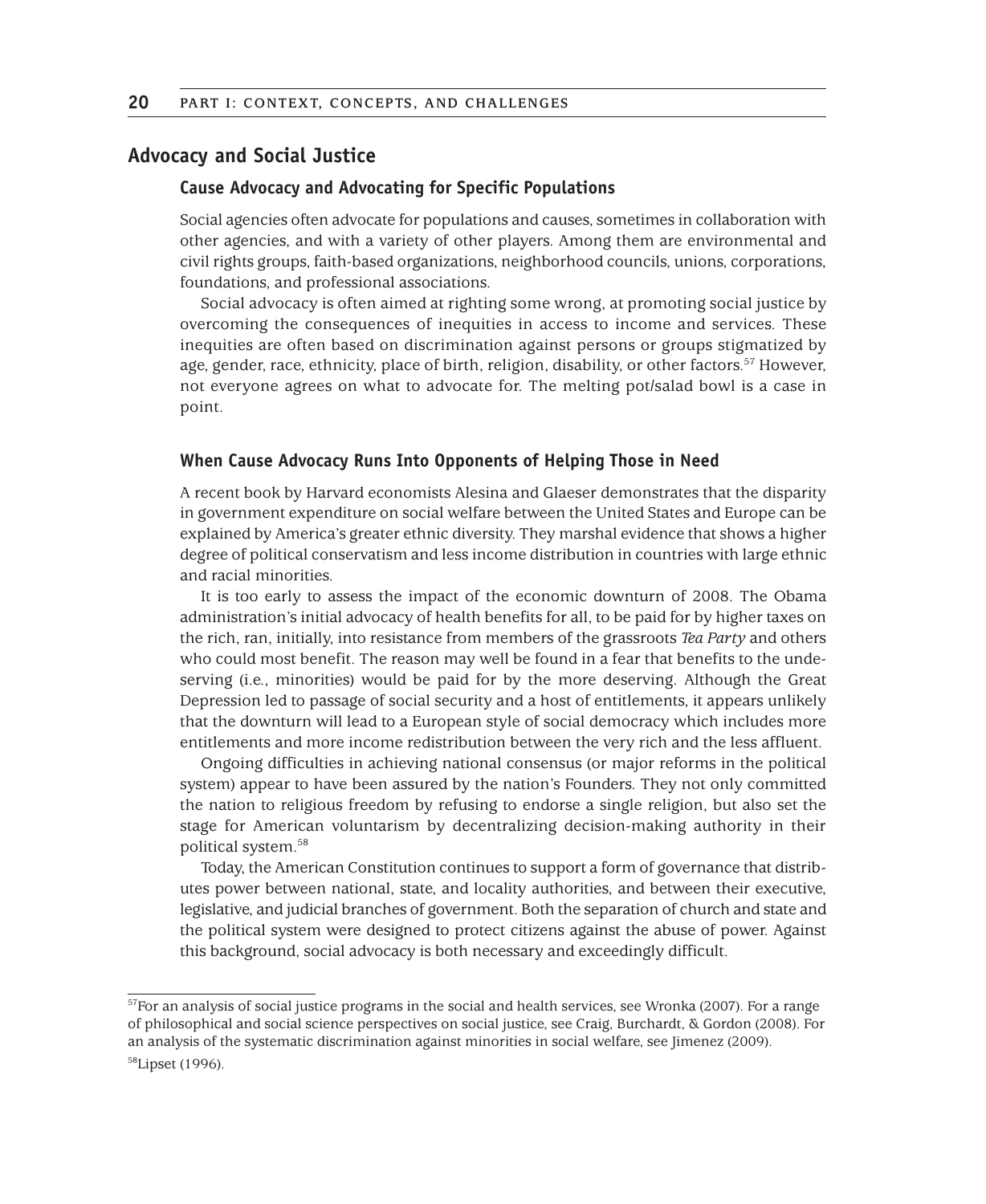## **Professionalism, Volunteerism, and Civil Society**

Social work and social agencies appear to be inextricably linked. However, in many social agencies, the mix of personnel includes social workers and nonsocial workers, paid staff and volunteers, professionals and nonprofessionals.

#### **Professionalism and Professionalization**

The kinds of work conducted by professionals in many social agencies—casework, group work, community organization, and social administration—parallel the specializations that emerged in many university-based schools of social work. As the issues addressed by social agencies become more varied and complex, and the technologies used require new areas of expertise, many social agencies employ professionals from a wider variety of occupations.

Increasing an agency's professionalism can be costly. Because of their specialized education, professionals can command higher incomes than persons with less training. Hiring professionals from different occupations may require differential salary rates for persons assigned to similar tasks. Hiring highly trained professionals and investing in their continuing education, both of which can be used as measures of agency professionalism, come at a price. The price can be calculated in dollar costs or in degree of separation between professionals and clients, especially when training and cultural experience creates distance between them.

Some agencies address the cost issue by simultaneously pursuing strategies of professionalization and deprofessionalization. They do so through shared practice arrangements that involve highly trained professionals working in collaboration with paraprofessionals, volunteers, and self-help groups, which are used to reduce cultural and psychological distances between helpers and those in need of assistance.

#### **Commitment and Careers**

**Commitment** Both paid and volunteer staff members are often highly committed to their agency work and the clients they serve. Commitment is reinforced when paid and volunteer staff perceive that what they do makes a difference for those they intend to help, when they feel that they themselves benefit in terms of personal and professional growth, and when they perceive their efforts to be part of and enhanced by shared responsibility.

Many agencies encourage staff participation in decision making. Team efforts may be used in program planning and in service provision. Job satisfaction is enhanced when the work done complements an employee's or volunteer's personal or professional values and when good work is recognized by others—clients, coworkers, supervisors, members of the community. However, satisfaction at work—and commitment to the workplace—can be subverted by inadequate remuneration, poor working conditions, and the indifference of persons whose approval is valued.

**Careers** A hundred years ago, there were few career opportunities in social agencies. By the mid- to late-20th century, there were a great many opportunities for professionals, with the right training and experience, to move up the occupational ladder or to make lateral moves between agencies and types of work assignments. However, those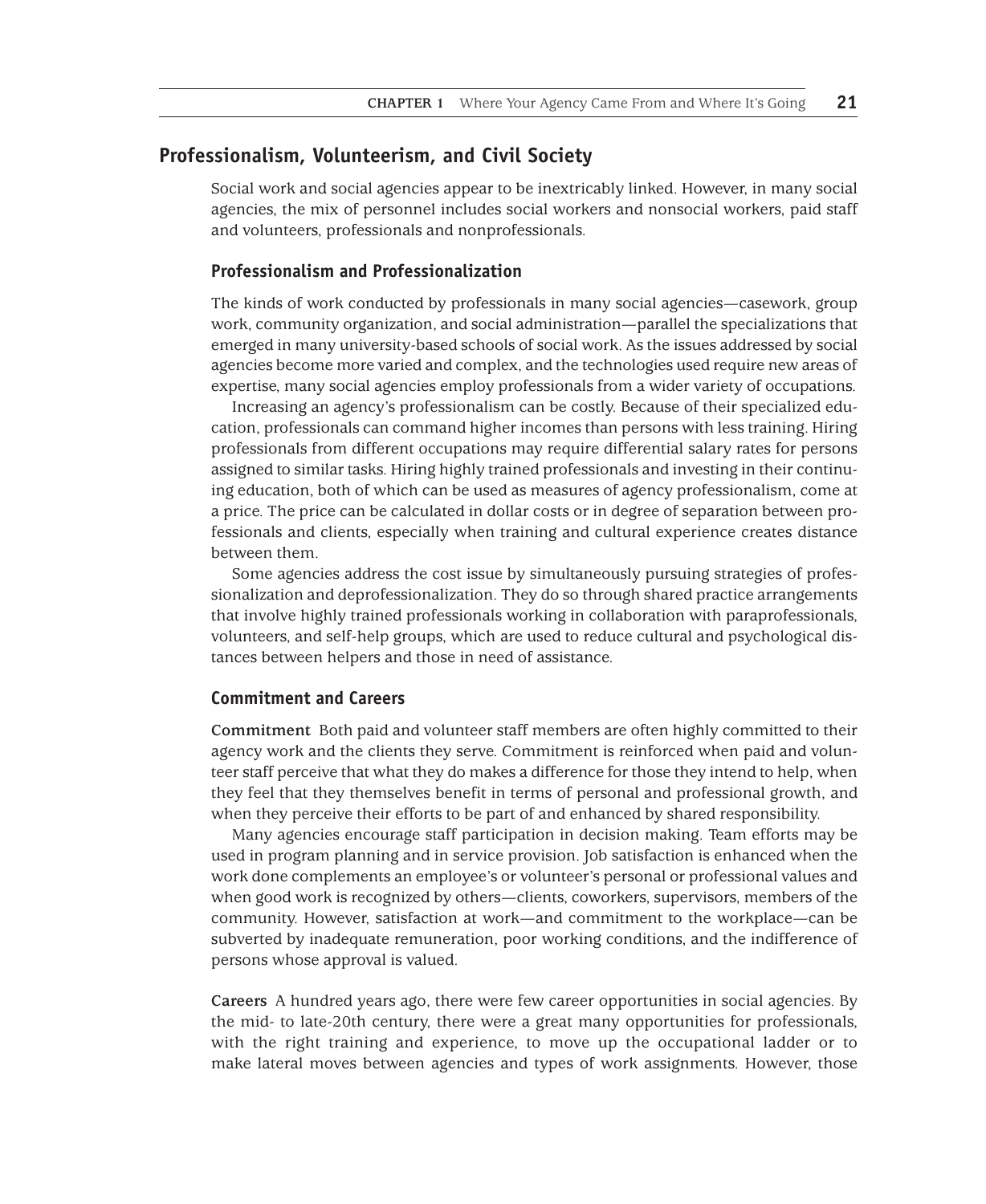opportunities appear to have been short-lived. Today, that may be less true. The rapid transformations in service methods and priorities, instability in funding, and changing perceptions of needs have created work environments that do not always ensure either job longevity or career continuity.

The rise in outsourcing, when combined with cutbacks, shutdowns, mergers, and buyouts, has, for many, unhinged professional careers from social agency employment. Aware that they may have some responsibility for supporting the career interests of employees, some social agencies are beginning to address this situation. However, most appear to be unaware of these changes or uncertain of how to respond to them.<sup>59</sup>

#### **Volunteerism and Civil Society**

Historically, many social agencies have been associated with voluntarism and committed to volunteerism. *Voluntarism* refers to the reliance on voluntary action to initiate, maintain, and carry out a program or policy to achieve an end. *Volunteerism* refers to the willingness of people to work on behalf of others without the expectation of pay and/or other tangible gain.

It is no stretch to conclude that voluntarism and volunteering enrich American civil society and participatory democracy. The term *civil society* applies to the arena of uncoerced,<sup>60</sup> collective action around shared interests, purposes, and values. It is distinct from the state, family, and the market (including commercial service providers). The quality of civil society is often shaped by the extensiveness of voluntary involvement in the community or wider society. Voluntary social agencies are not only contributors to civil society but critical to its support and development.<sup>61</sup>

#### **Social Capital**

Volunteerism, in democratic societies, is associated with the growth of social capital.<sup>62</sup> *Social capital* can be thought of as the social equivalent of *economic capital*. It is generated through the networking of individuals, groups, and more formal associations. Robert Putnam refers to two approaches to networking: (1) *bonding,* which occurs in social networks between relatively homogeneous groups of people; and (2) *bridging,* which occurs in social networks between socially heterogeneous groups.<sup>63</sup> Unlike money and property, which are depleted when expended, social capital actually grows through use. Networking increases the availability of social resources (such as friendship, trust, and mutual obligations) available to individuals and groups. $64$  Recent research has found that electronic

<sup>59</sup>Spherion (2005).

<sup>&</sup>lt;sup>60</sup>In this definition, the term *coerced* refers to government or legally required behaviors, or to the ability of employers to require action by the threat of withholding remuneration.

<sup>&</sup>lt;sup>61</sup>This definition of civil society is similar to de Tocqueville's (who coined the term) but differs from the United Nations definition, which includes the business sector. See United Nations (2006), and Cnaan & Milofsky (2006).

 $62A$  term used, but not fully defined by philosopher John Dewey. See Dewey (1899/1991).

<sup>63</sup>Putnam (2000).

<sup>64</sup>The concept is closely allied with *exchange theory*, which you will encounter in later chapters. See also Coleman (1988).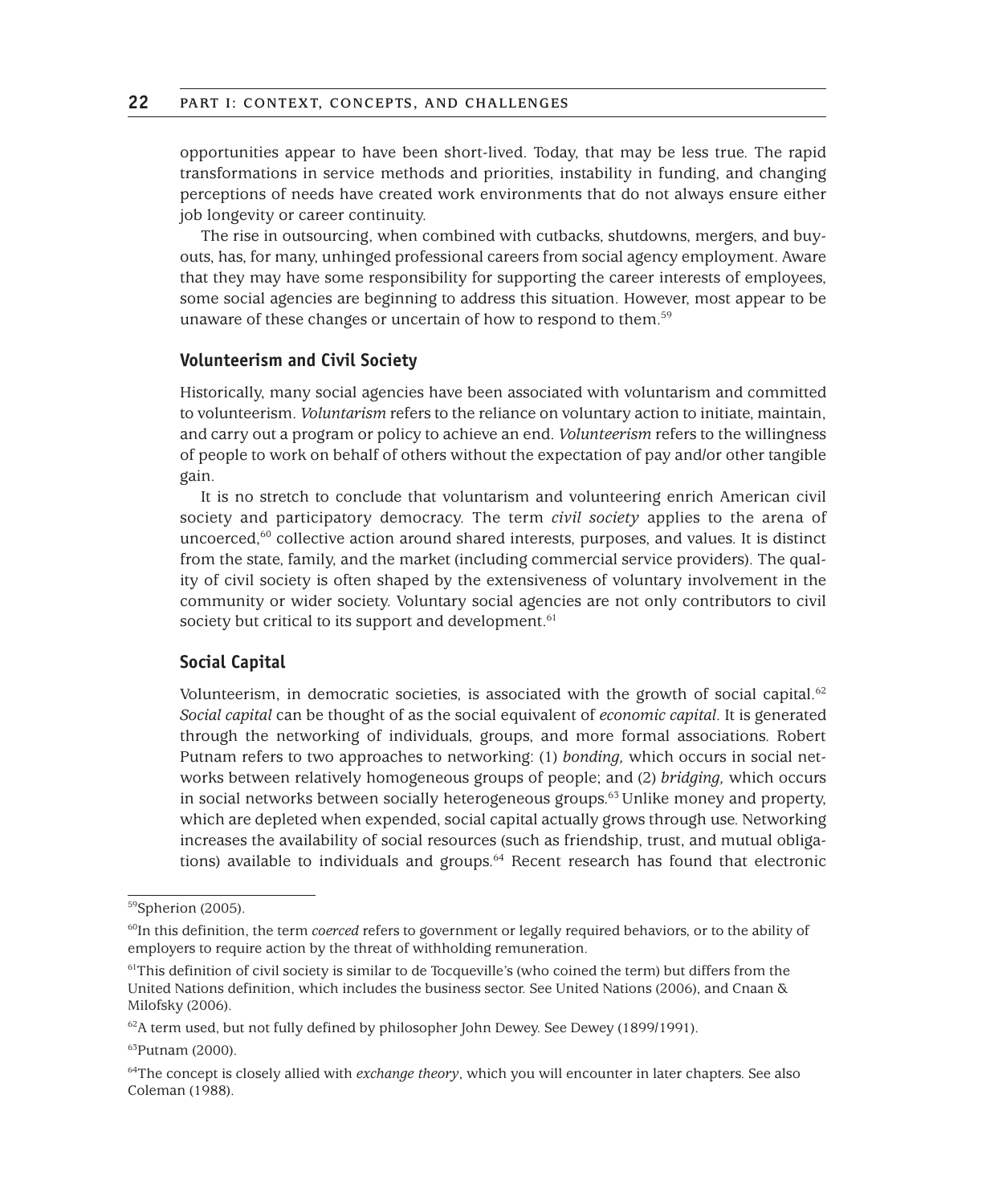networking is generating new forms of social capital that may soon outstrip face-to-face networks.<sup>65</sup>

Like economic capital, social capital can be used positively and productively, as when a citizen group organizes to create a new social service for the elderly, or when staff, or board members from several organizations use their personal contacts to explore collaborations. Social capital, however, can also be used negatively, as when racist organizations or criminal gangs use their networks to harm others or the public, or advantaged groups in society use their connections to get ahead while blocking paths to advancement for others. Just think about *old boy* networks, the glass ceiling, and other ways in which advantaged populations collectively stigmatize others and deprive them of equal status or opportunity.

## **Transforming and Improving Services and Programs**

Like all organizations, social agencies are confronted with opportunities to improve and transform their services and operations as well as pressures to do so. They don't necessarily respond to opportunities and pressures in similar ways.

#### **Responding to the Promise of Technology**

Technology not only influences what agencies do and how, but reshapes their very structures. Following are a few examples you may already be familiar with.

**Health Care** We've already witnessed the dramatic impact of new pharmacological tools in the transformation of mental health services from an institutional to a community base. These may be dwarfed by emerging medical cures for formerly incurable diseases, like AIDS, and by the use of stem cell research to address genetic disorders, or to alter cognitive capacities.

**Transportation** Improvements in transportation have made it possible to commute to far distant locales for health and educational services. The railroads of the 19th century and automobile and highway system of the 20th century opened up the vast territories of North America and linked neighborhoods and communities. More recently, the advent of low-cost flights has led some Americans to seek health care abroad (health *tourism*), increased opportunities for professional exchanges, and enabled a rapidly expanding complex of international aid service programs that involve both paid professionals and volunteers.

**Information and Communication Technologies** By the late 1990s, advances in information and communication technology had begun to influence the location of services and the means of their delivery. The Internet expanded information exchanges between agencies in need of donations and potential donors in search of attractive funding opportunities. It also impacted the organizational structures of many social agencies.<sup>66</sup> For example,

<sup>65</sup>Pierce & Lovrich (2003).

<sup>66</sup>Cortes & Ratner (2007).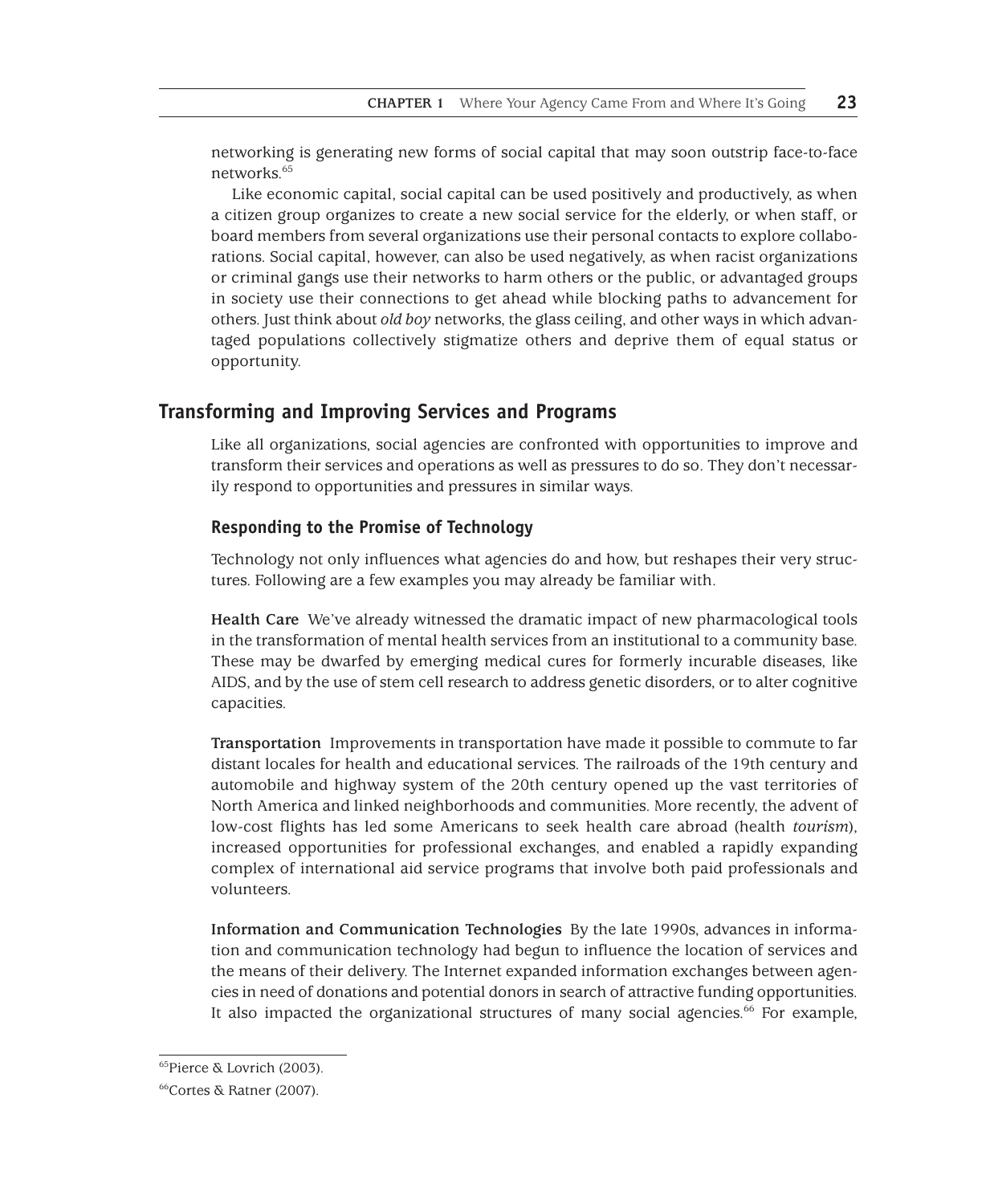advances in distance learning have begun to be applied for coaching and counseling. Staff members and contract workers can work out of their homes or distant offices.

Perhaps even more dramatic, the accessibility of information has changed the dynamics of agency management and program design. The broad availability of information shifts much of the decision making from the organization's center to its periphery,<sup>67</sup> often blurring the boundaries between agencies and between programs. Variations of today's digitally based social networks have already found applications in education and counseling. Agencies that are insufficiently techno-savvy may find themselves left behind (at best), or left altogether out of the race for resources.

#### **Boundary Blurring, Cost Cutting, and Creative Destruction**

**Boundary Blurring and Cost Cutting** Since the 1960s, there has been a progressive blurring of the boundaries between social agencies and between agencies and their suppliers. This process has been driven by economic realities. For example, funders and regulatory agencies often require interagency collaboration to reduce service duplication and other inefficiencies. Outsourcing further blurs the lines between service providers and between funders and providers. Some agencies deal with income shortfalls by cutting back on services, sometimes to the most vulnerable (and expensive to serve) populations. Many agencies partner with other providers in service development and delivery. Others change their services or approaches to service delivery in response to funding opportunities. Others reduce costs through outsourcing direct or indirect services, thereby changing the relationship between the agency and its client populations.

**Creative Destruction** The recent economic downturn has encouraged the weeding out of outmoded programs and failing agencies.68 The death and/or replacement of services and programs are hardly unusual in social agencies. In public agencies, the changes in priorities between presidential administrations often lead to the disappearance of once well-funded programs. Economist Joseph Schumpeter noted that under capitalism, institutions are inherently unstable. They undergo an incessant process of entrepreneurially driven transformation, which he referred to as a *perennial gale of creative destruction.*<sup>69</sup>

*Creative destruction* occurs when the elimination of one program leads to arrangements that are more productive, when at least some of those affected by the elimination of social programs or even entire agencies benefit through new arrangements. For example, the caseload of a no-longer-viable agency can be picked up by another, leading to cost savings and more effective services. In some cases, one agency can transfer its services to others in whole or in part through a merger process. In the short run, however, a program's disappearance can have a devastating impact on agency clients, staff, and others.

**Mergers** Unfortunately, even in the corporate world, mergers do not always live up to their promise. Half or more corporate mergers lead to major stock devaluations, and many lead

<sup>67</sup>Heckscher & Donnellon (1994).

<sup>68</sup>Meyer & Zucker (1989).

<sup>69</sup>Schumpeter (1942).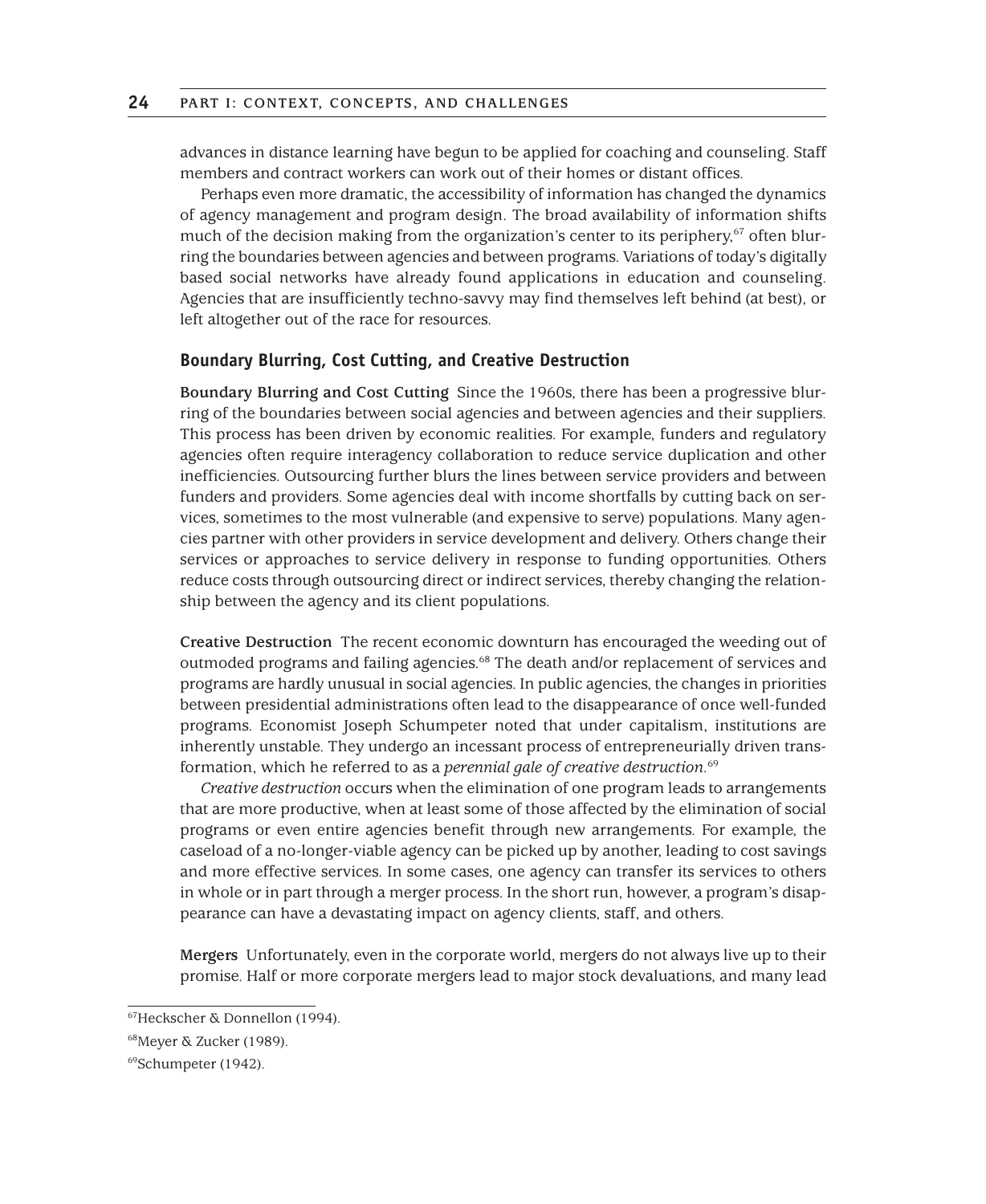to divestment of some units. Efforts to integrate operations between two or more organizations are generally only partially successful. Anecdotal evidence suggests that nonprofit mergers suffer from many of the same difficulties as corporate mergers.

Among these difficulties are the challenges of finding appropriate roles for former CEOs, discharging tenured staff, or finding meaningful roles for members of merged boards. Integrating parts of one agency with components of another is not just an engineering task. People bring some of their former organizational cultures with them to a merger. Those may include shared assumptions about what works in given situations and strong feelings about the correct way to perceive and deal with those situations. Organizations that cannot adapt are likely to become obsolete, lose their sources of support, and/or disappear.

#### **Fundraising and Resource Development**

As is true in most fields of service, philanthropy and fundraising have undergone a process of transformation from an enlightened and committed amateurism to a competent professionalism.

**The Professionalization of Philanthropy** As many donors are aware, it is no longer sufficient to *want* to do good by giving gifts, no matter how generous. It is increasingly important to know *how* to do "good." Smaller foundations, philanthropic trusts, and individual donors often need special assistance in defining their giving priories, just as they need assistance in managing their financial portfolios.

An increasing array of consultants is available to help deal with these issues from such specialized organizations as the National Committee on Planned Giving, as well as various private contractors. Academic programs now offer degrees or specializations in both philanthropy and fundraising.

**The Professionalization of Fundraising** Fundraisers have also become more sophisticated and professional in the methods they use. Among these methods are grant seeking, sales, grassroots and celebrity fundraising events, the use of "planned" giving approaches (such as deferred giving and the use of charitable trusts), a variety of campaigns (annual events or one-time efforts to raise funds for a new building), and the substitution of noncash for cash gifts (like technical assistance, or useful equipment). All of these include some elements of nonprofit marketing, such as fitting a program or product to the interests and capacities of funders.70

## **The Challenges of Accountability, Governance, and Leadership**

Over the next few decades, agencies will find themselves under increasing demands for transparency and accountability. Their ability to self-govern (and maintain a degree of independence from government control) may be largely a matter of the trust they can engender from clients, collaborators, funders, and other constituencies.<sup>71</sup>

<sup>70</sup>Lauffer (1997).

<sup>71</sup>Panel on the Nonprofit Sector (2005).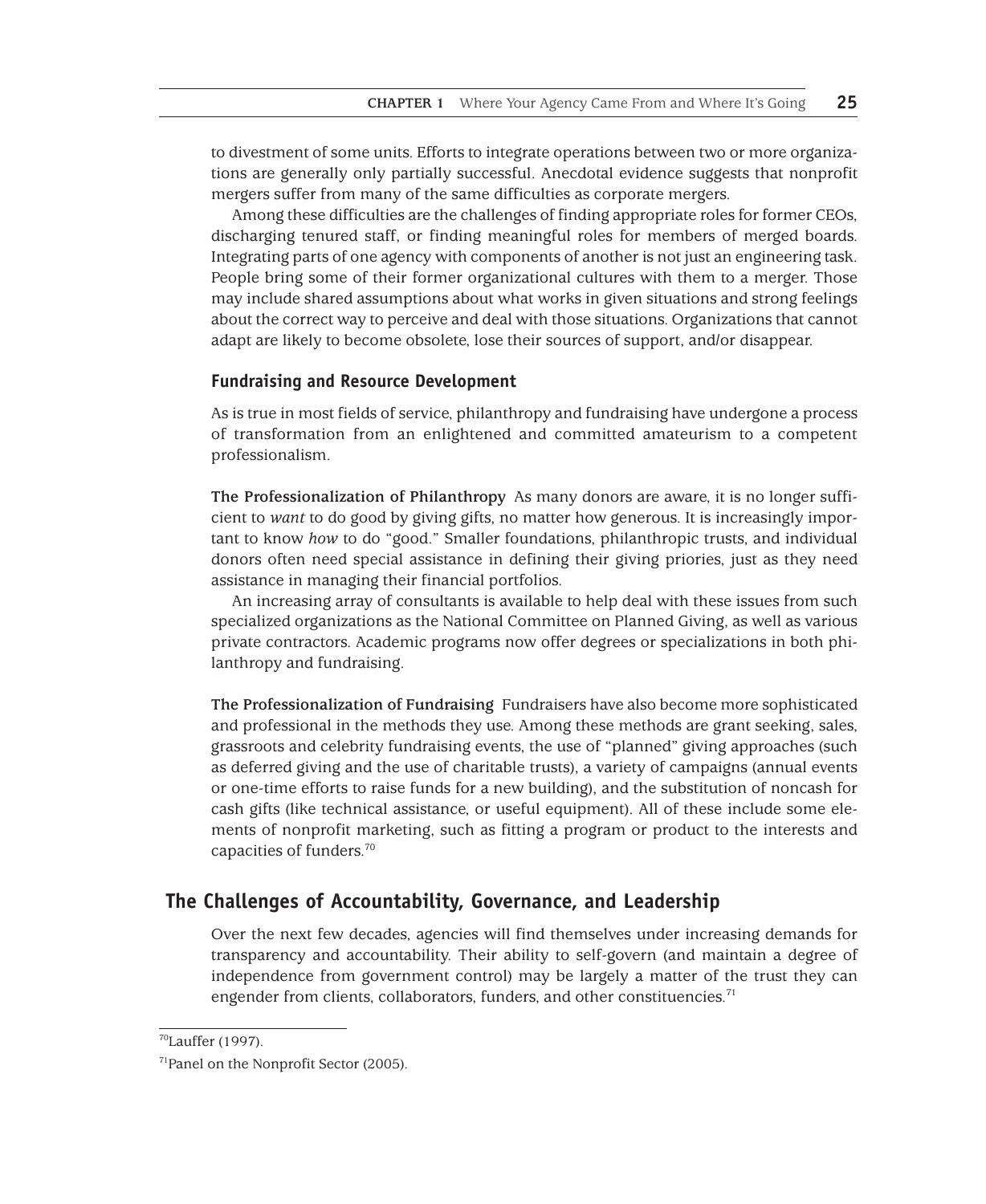#### **Trust and Transparency**

Although there appears to be a broad societal disposition to trust social agencies, high expectations can also lead to disappointment when that trust appears to have been misplaced.72 The issue of transparency—making relevant information on true purposes and on performance available—is as important for social agencies as for government and business enterprises. Agencies will be required to apply procedures that protect the public against the possibility of accidents, malpractice, and malfeasance.

Trust is eroded when due diligence procedures are not in place. For example, boards and executives may not have been paying attention when thousands of foundations, charitable trusts, and nonprofit agencies lost all or large parts of their endowments during the 2008– 2009 global financial collapse. Others may have turned a blind eye to nonprofit CEO salaries of upwards of \$400,000 for executives!

#### **Governance and Accountability**

Agency governance, in voluntary and nonprofit sectors, refers to the process of setting policy, seeing to it that policy—what is to be done and for what purpose—is translated into programs and services, and overseeing the role of management in achieving policy objectives.

Governance functions are conducted by boards. In the public sector, many of these functions are integrated into government agencies. However, oversight committees or commissions may play a critical advisory role. Board and commission members serve as trustees who oversee quality and mission accomplishment. A balanced board might include trustees who are representative of the community's make-up and whose expertise and experience contribute to the work of the board. How they are chosen may contribute to or detract from the trust with which the board is regarded.<sup>73</sup>

#### **Leadership and Management**

Managers are responsible for the day-to-day operations and transactions that make up agency programs. Management is positional; managers are appointed or assigned to managerial roles at various levels or work units within an agency. Effective managers *keep the agencies going* by assuring that all key players—staff, clients, donors, and others—feel they are getting at least as much from the relationship as they are contributing. They keep the agency balanced in its current reality.

In contrast, leaders get the agency moving by raising expectations, creating a vision, and inspiring others to participate in collective actions to achieve it. Leaders focus on what could or should be.74

<sup>72</sup>Eichler (2007).

 $73$ Drucker (2006).

<sup>74</sup>The terms *transactional* and *transformational* leadership are defined in Chapter 8. See Burns (2004).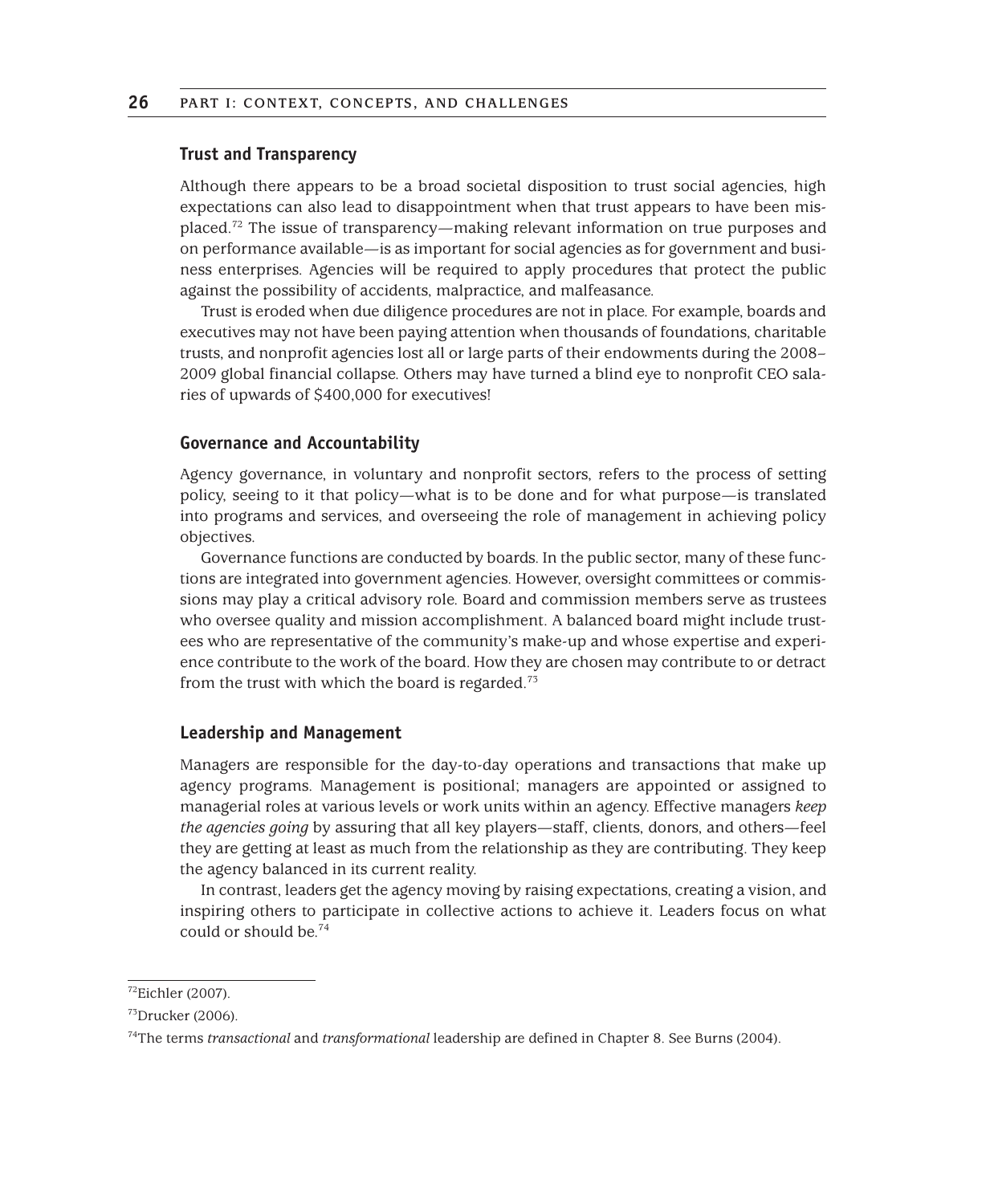# Taking Stock

- 1. Are there additional challenges (*additional* to those mentioned above) that your agency is facing?
- 2. Which five challenges are the most pressing for your agency?
- 3. How do these challenges connect to each other (or are some unconnected)?
- 4. Which chapters in this book might be helpful in addressing these challenges?

## **PURPOSE AND POLITICS**

Social agencies are both purposive and political, goal-driven and consensus-oriented organizations. Both of these perspectives are embedded in many of the concepts addressed throughout this volume, and what is embedded can be hidden from view. I'll explain.

## **Social Agencies as Purposive Systems**

#### **The Purposive Perspective**

From a purposive perspective, social agencies, like all organizations, are in their very essence goal oriented and goal driven—designed to achieve given purposes. Social agencies, like other organizations, have *official* (and generally stated) goals and *operational* (often unstated) goals. The official and the operational do not necessarily coincide.

#### **Official and Operational Goals**

Agencies use their *official* goals to say something about where they are headed. These goals are used to explain agency purposes and to gather support and legitimacy for their operations. They are often found in such formal documents as agency mission statements, incorporation papers, Web sites, annual reports, and promotional materials.

In contrast, *operational*75 goals are likely to be inferred from actual practices. Operational goals can be explicit or implicit. They are explicit when spelled out in departmental program objectives, project proposals, or program priorities. They are implicit when inferred from staff and departmental behaviors.

Regardless of what an agency may claim to be its official goals, an examination of its ongoing activities and programmatic emphases often reveals it is pursuing ends that may nullify or weaken its ability to achieve those goals. Social agencies rarely function in a fully unitary fashion. Each of their subunits may have goals that do not fully complement each other.

 $<sup>75</sup>$ Different terms are sometimes used for "operational." For example, Perrow (1961) uses the terms</sup> "operative" or "real" goals.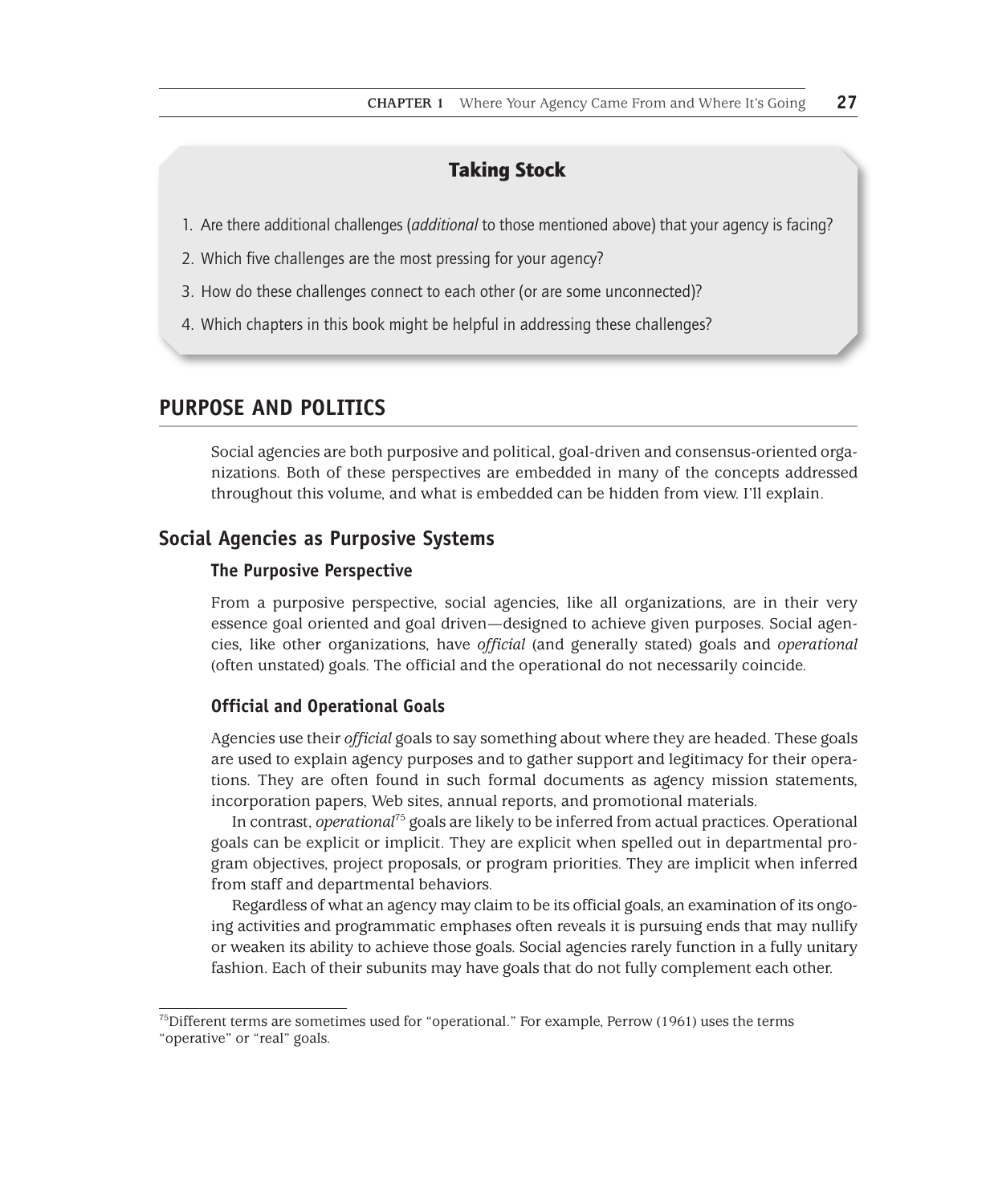Given that resources are likely to be in short supply and/or there may be competing claims between units or departments within an agency, allocation choices may say a lot about the agency's real or operational goals. These choices are often the outcomes of interdepartmental and interagency negotiations or set by default as when agencies pursue the money flow, in effect defaulting to the preferences of donors.

#### **Impact of the External Political Economy**

Because social agencies are not closed systems, their goals are influenced by environmental expectations—especially those expressed by outside organizations and individuals with significant access to both needed resources and to legitimacy. This becomes clearer when we expand the notion of goal consensus to what J. D. Thompson (1967) calls *domain consensus.* Agency legitimation is dependent on the consensus of key publics—clients, professional associations, donors, licensing bodies, partners in service delivery, and others.

## **Social Agencies as Political Systems**

## **Domain Consensus**

Achieving *domain consensus* is a political process. Consensus requires continued renegotiation between stakeholders and other claimants. The terms *stakeholders* and *claimants*  are often used interchangeably, although there are some differences in nuance. The term *stakeholders* refers to those who are potential beneficiaries of the organization's activities or potential losers if their expectations are not met. *Claimants* are persons or organizations who are perceived to have the right to have their expectations met.

Domain consensus is achieved when the stakeholders and claimants come to an understanding about what the agency is expected to do. Its goals become the labels<sup>76</sup> that define an agency's direction once it has committed to it, rather than the drivers of that direction. From this perspective, goals are not arrived at rationally; they are used to rationalize a complex of decisions and actions already made.

#### **Purpose, Politics, and Moral Work**

Social agency work is not morally neutral or value-free. It includes decisions about those services and other resources that will be allocated to client services and which clients qualify for those services. The rules and norms that govern such decisions become a kind of moral classification system that also spells out deservedness, benefits, and obligations.77

These moral decisions are shaped by your agency's institutional environment, its political economy. The choices made by your agency are likely to be, in large part, a response to legal requirements, professional standards, and the expectations of your agency's varying stakeholders and claimants.

<sup>76</sup>Weick (1977).

 $77$ Hasenfeld (2010).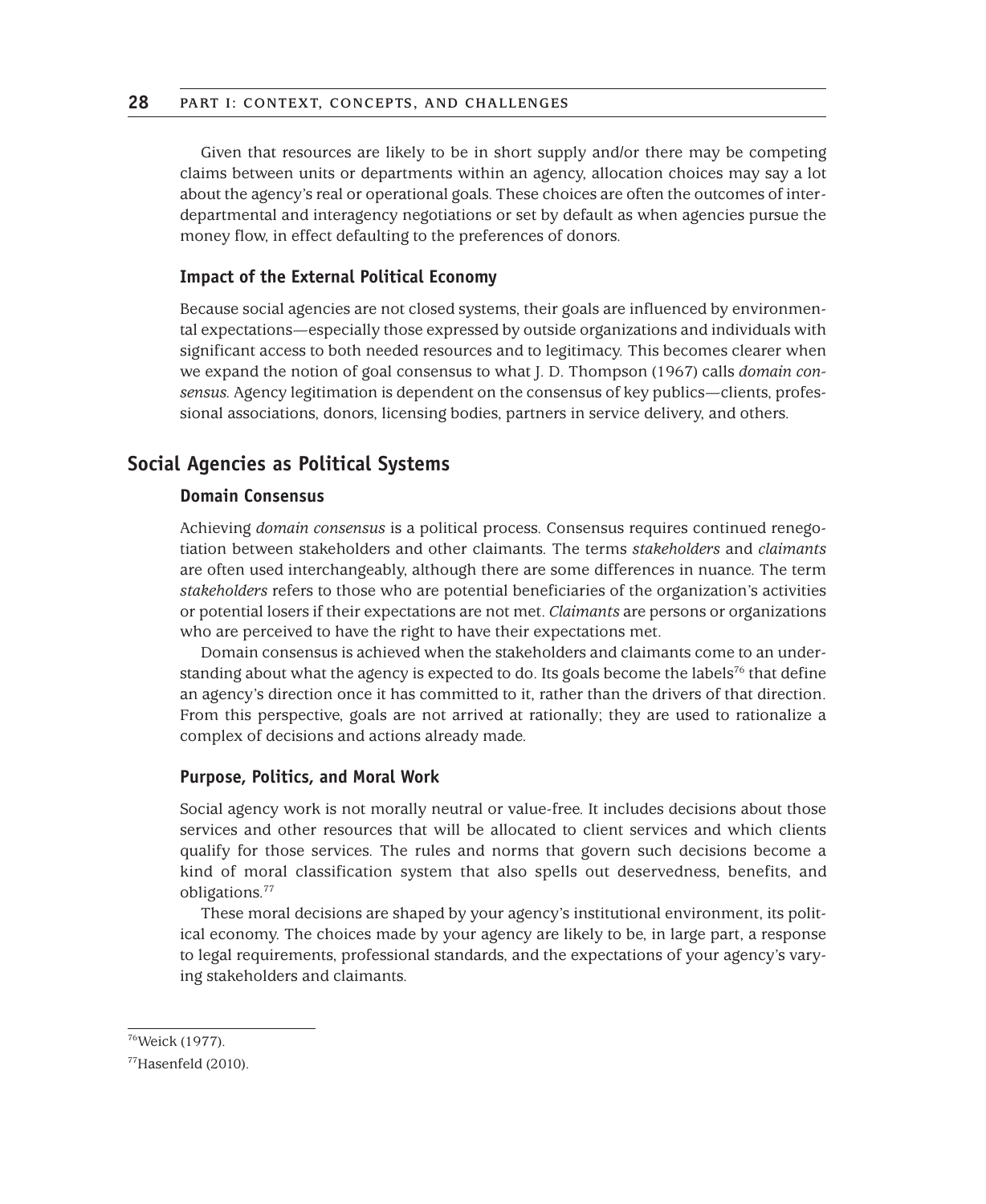# **SOME CONCLUDING OBSERVATIONS**

In this brief accounting of the historical context within which American social agencies emerged, we explored a number of themes that influence agency behavior. These include the tensions between

- Compassion and control
- Voluntarism and public support
- Conservation and reform
- Direct and indirect service
- Diversity, pluralism, and multiculturalism
- Professionalism and self-help
- Individualism and shared social responsibility
- Goal and circumstance orientations

These themes, rather than canceling each other out, have created an interesting patchwork that may be peculiarly American. For example, take individualism and shared responsibility for the disadvantaged. In this case, espoused values and actual behaviors may diverge. That may be why Americans appear to favor individualism and personal responsibility (ideological conservatism), yet support programs for the less fortunate (liberal solutions to concrete problems).78

We concluded by examining a number of pressing challenges that most agencies appear to be confronted with. These include

- recruiting and developing both their human and financial resources,
- shifting boundaries between agencies and sectors, and
- leadership, accountability, and governance.

You may find the exercise that follows helpful in applying what you've learned, so far, to understanding your social agency. Think of it as an appetizer—one that gets the juices flowing and prepares you for the content that's coming. Actually, it's only one of two appetizers. Chapter 1 provided you with some basic information about social agencies and the challenges they face. Chapter 2 will introduce you to organizational theories that explain how most organizations work and how you can apply these theories to better understand your social agency, as well as suggest a typology of social agencies. Both chapters provide the context for what is to follow and introduce you to a number of issues you will be exploring in greater depth in Parts II and III of *Understanding Your Social Agency.*

<sup>78</sup>Swidler (1992).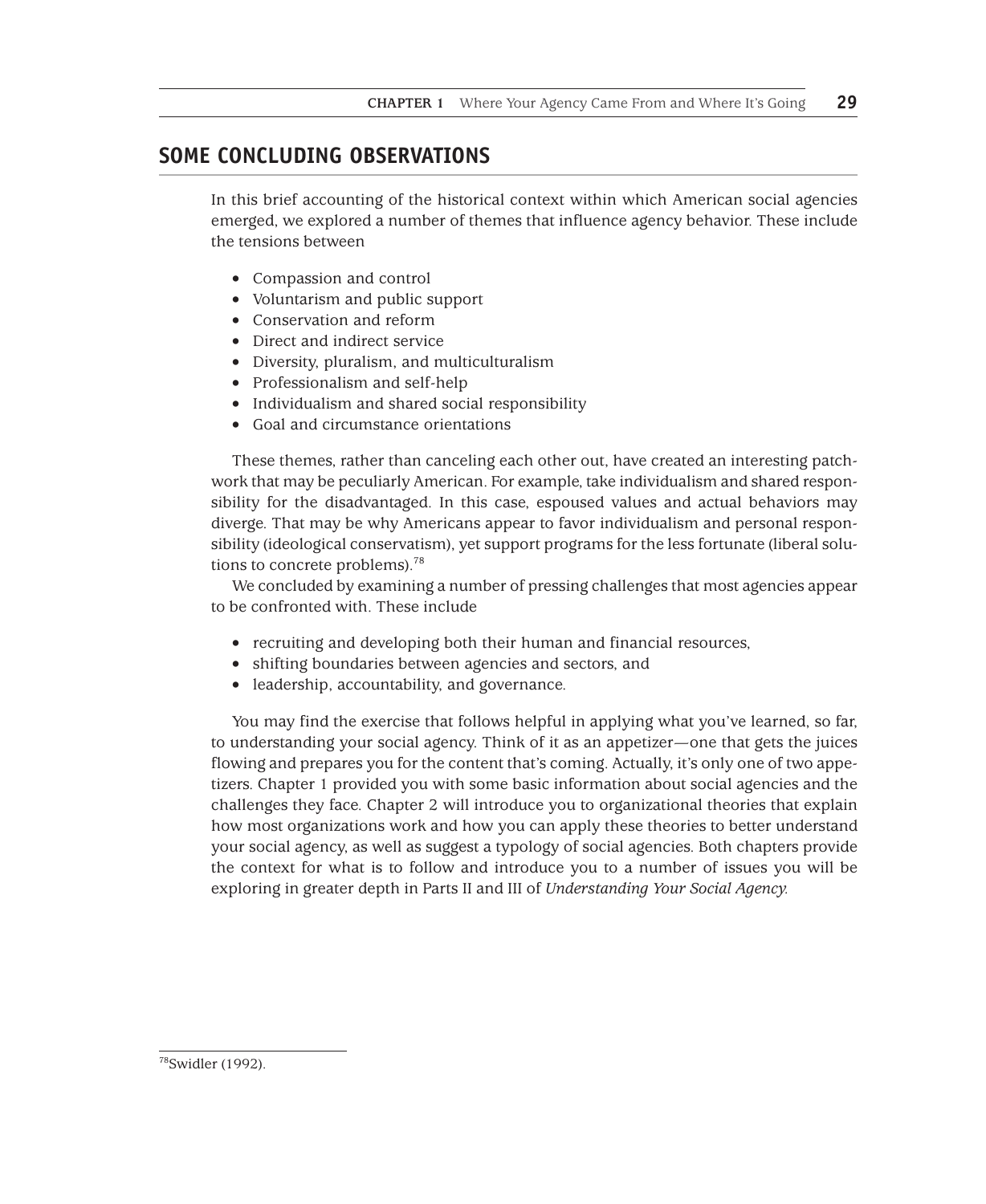# **LEARNING EXERCISE**

The exercise can be completed individually or in a small group. It is designed to help you connect what you've read with what you already know about your social agency.

## **Exercise 1.1 The Critical Issues Your Agency Faces**

#### **Steps:**

1. Review the Brief History and Challenges and Opportunities sections of this chapter.

2. Jot down the key words that describe issues that your agency is currently addressing. Hint: You might get some insights from the headings and subheadings used. For example, the historical review of social agencies includes such terms as *citizenship, mutual aid, professionalization, social justice, federal involvement, reform,* and *volunteerism.* Some of these reappear in the Challenges and Opportunities section, which also includes terms like *diversity, gender, advocacy, careers, boundaries, governance,* and *leadership.*

3. Whittle your list down to a reasonable number. You can do this by consolidating those that fit together and dropping those that are questionable. Then do something a bit more difficult. Divide them into three piles.

- · Very Important (keep this to 4 to 6 items)
- · Important
- · Unimportant

4. Review the Very Important list. Why did you select these? On rethinking, should some items on the Very Important and Important lists be moved up or down?

5. Using the Critical Issues Chart (you might want to photocopy and enlarge it) or one of your own design, describe *wha*t the issue is and discuss *why* you think it is important. Use no more than one paragraph for each *what* and *why.*

Critical Issues Chart

| Critical Issue | Description | Why It Is Important |
|----------------|-------------|---------------------|
|                |             |                     |
|                |             |                     |
|                |             |                     |
|                |             |                     |
|                |             |                     |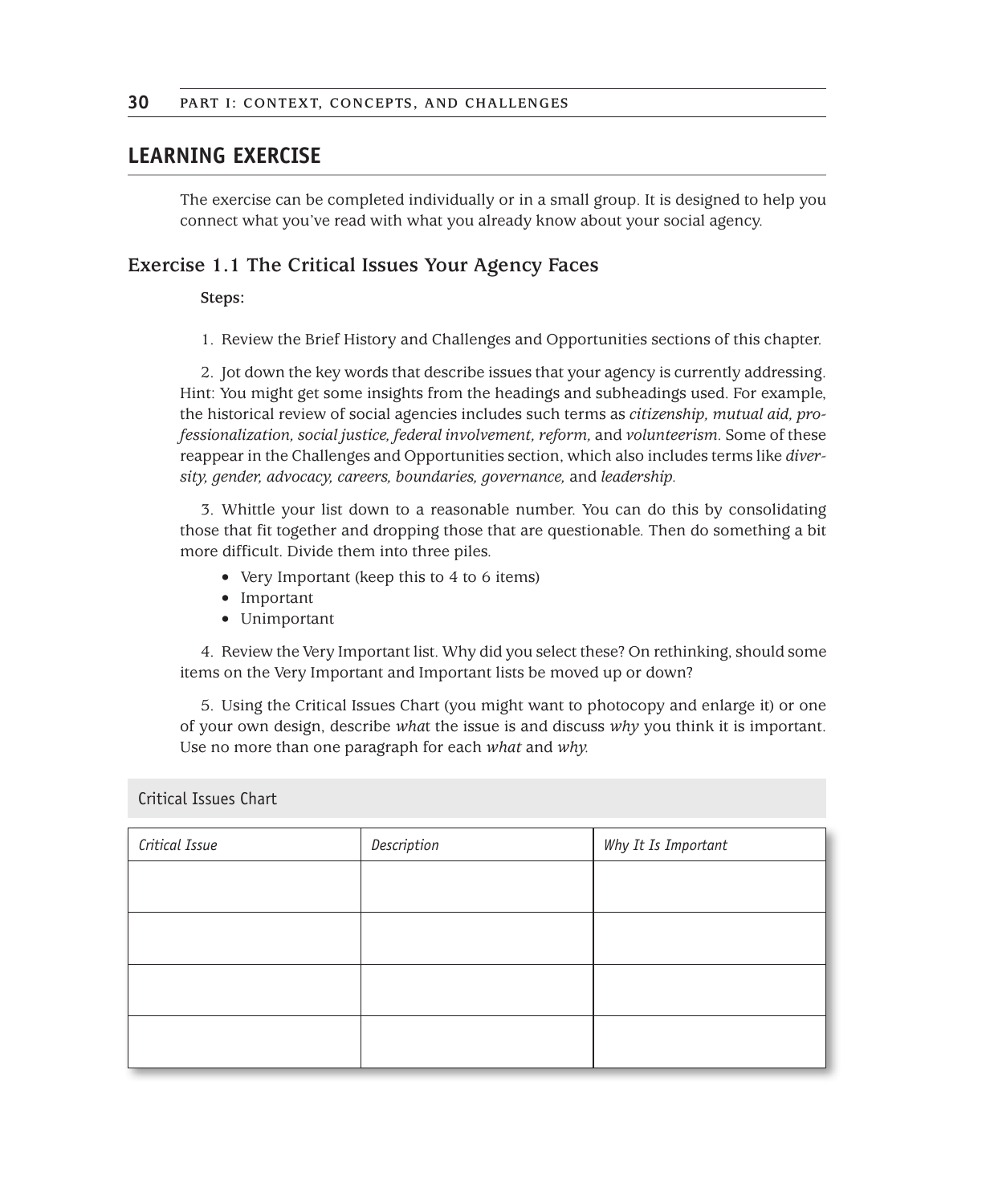If you are working with a group, ask each member to do the exercise independently, then consolidate all the responses into a single list (Steps 3 and 4) before working on the description and reasons for your selections.

## **REFERENCES AND SUGGESTIONS FOR FURTHER READING**

- Acker, J. (1990). Hierarchies, jobs, bodies: A theory of gendered organizations. *Gender & Society, (4)*2, 139–158.
- Alesina, A., & Glaeser, E. L. (2006). *Fighting poverty in the U.S. and Europe: A world of difference.*  New York: Oxford University Press.
- American Federation of State, County and Municipal Employees. (2006). S*afety net for sale: The dangers of privatizing social services.* Washington, DC: Author.
- Appleby, J. A. (2000). *Inheriting the revolution: The first generation of Americans.* Cambridge, MA: Harvard University Press.
- Appleby, J. A. (2010). *The relentless revolution: A history of capitalism.* New York: Norton.
- Asian Development Bank. (1997). *Guidelines for the economic analysis of projects.* Retrieved July 5, 2010, from http://www.adb.org/Documents/Guidelines/Eco\_Analysis/default.asp.
- Austin, M. (2003). The changing relationships between nonprofit organizations and public social service agencies in the era of welfare reform. *Nonprofit and Voluntary Sector Quarterly, (32)*1, 97–114.
- Bandoh, E. (2003). Outsourcing the delivery of human services. *Welfare Information Network Issue Notes, (7)*12. Retrieved March 20, 2010, from http://www.financeproject.org/Publications/outsourc inghumanservicesIN.htm.
- Boorstin, D. (1974). *The Americans: The democratic experience.* New York: Random House.
- Borzaga, C., & Santuari, A. (Eds.). (1998). *Social enterprises and new employment in Europe.* Trento: Regione Autonoma Trentino Alto Adige and Consorzio Nazionale della Cooperazione Sociale.
- Bricker-Jenkins, M., Hooyman, N. R., & Gottlieb, N. (Eds.). (1991). *Feminist social work practice in clinical settings.* Newbury Park, CA: Sage.
- Brilliant, E. L. (1990). *The United Way: Dilemmas of organized charity.* New York: Columbia University Press.
- Burghardt, S., & Fabricant, M. (1987). *Working under the safety net: Policy and practice with the new American poor.* Newbury Park, CA: Sage.
- Burns, J. M. (2004). *Transforming leadership.* New York: Grove.
- Carson, C. (Ed.). (2001). *The autobiography of Martin Luther King, Jr.* New York: Grand Central Publishing.
- Castelloe, P., & Gamble, D. N. (2005). Participatory methods in community practice. In M. Weil (Ed.), *The handbook of community practice* (pp. 261–273). Thousand Oaks, CA: Sage.
- Chaves, M. (2001). *Congregations and social services: What they do, how they do it, and with whom.* Aspen, CO: Aspen Institute.
- Cnaan, R. A. (with Wineburg, R. J., & Boddie, S. C.). (1999). *The Newer Deal: Social work and religion in partnership.* New York: Columbia University Press.
- Cnaan, R. A., & Milofsky, C. (Eds.). (2006). *Handbook of community movement and local organizations.*  New York: Springer.
- Coleman, J. S. (1988). Social capital in the creation of human capital. *American Journal of Sociology, 94*(Suppl.), 95–120.
- Cortes, M., & Ratner, K. M. (Eds.). (2007). *Nonprofits and technology: Emerging research for usable knowledge.* Chicago: Lyceum.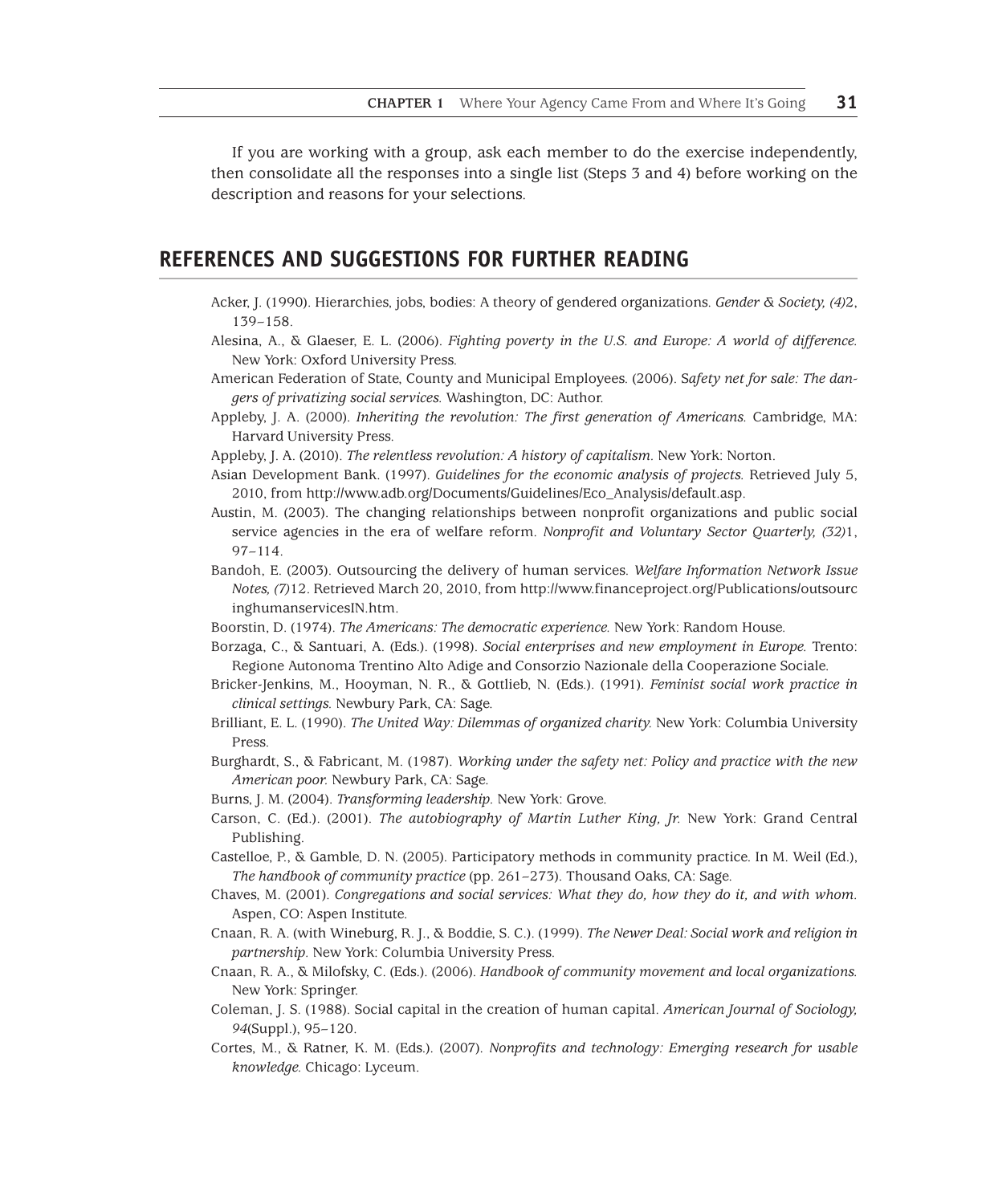- Craig, G., Burchardt, Y., & Gordon, D. (2008)*. Social justice and public policy: Seeking fairness in diverse societies.* Bristol, UK: Policy Press.
- de Tocqueville, A. (2001). *Democracy in America* (R. D. Heffner, Ed. & Trans.). New York: Signet Classic. (Original work published 1835)

Dewey, J. (1966). *Democracy and education: An introduction to the philosophy of education*. New York: Free Press. (Original work published 1916)

Dewey, J. (1991). *The school and society & The child and the curriculum.* Chicago: University of Chicago Press. (Original work published 1899)

Dierenfield, B. J. (2008). *The civil rights movement* (Rev. ed.). New York: Longman.

- Drake, F. D., & Nelson, L. R. (1999). *States rights and American federalism.* Westport, CT: Greenwood.
- Drucker, P. (1969). *The age of discontinuity: Guidelines to our changing society.* New York: Harper & Row.
- Drucker, P. (2006). *The effective executive: The definitive guide to getting the right things done*. New York: Harper & Row.
- Eichler, M. (2007). *Consensus organizing: Building communities of mutual self-interest.* Thousand Oaks, CA: Sage.
- European Social Survey. (2009). *The national accounts of well-being.* Cambridge, UK: University of Cambridge. Retrieved from http://www.nationalaccountsofwellbeing.org/.
- Fabricant, M., & Burghardt, S. (1992). *The welfare crisis and the transformation of social service work.*  Armonk, NY: Sharpe.
- Fabricant, M., & Fisher, R. (2001). *Settlement houses under siege.* New York: Columbia University Press.
- Fisher, R. (2002). From Henry Street to contracted services: Financing the settlement house. *Journal of Sociology and Social Welfare, 29*(3), 3–25.
- Garvin, C. D., & Cox, F. M. (1987). A history of community organizing since the Civil War with special reference to oppressed communities. In F. M. Cox, J. L. Erlich, J. Rothman, & J. E. Tropman (Eds.), *Strategies of community organization: Macro practice* (4th ed., pp. 26–63). Itasca, IL: F. E. Peacock.
- Gelman, S. R., & Frankel, A. J. (2003). *Case management.* Chicago: Lyceum.
- Gittell, J. D. (2008). Relationships and resilience: Care provider responses to pressures from managed care. *Journal of Applied Behaviors Sciences, 44*(1), 25–47.
- Glazer, N. (1997). *We are all multiculturalists now.* Cambridge, MA: Harvard University Press.
- Green, D. D. (2008). Value transformation in 21st century organizations. *Journal of Organizational Culture, Communications and Conflict, 12*(2), 127–136.
- Grosser, C. F. (1973). *New directions in community organization.* New York: Praeger.
- Hankin, H. (2005). Can we recognize our future employees? *Workspan, 48*(9), 12–13.

Hardin, R. (2004). Internet capital. *Analyse & Kritik, 26,* 122–138.

- Hardina, D., Middleton, J., Montana, S., & Simpson, R. A. (2007). *An empowering approach to managing social service organizations.* New York: Springer.
- Harding, K. (2000). *Understanding emerging workforce trends.* Retrieved March 10, 2006, from http:// www.di.net/articles/archive/2086/.
- Harrington, M. (1962). *The other America: Poverty in the United States.* New York: Macmillan.
- Hasenfeld, Y. (2010). *Human services as complex organizations* (2nd ed.). Thousand Oaks, CA: Sage.
- Heckscher, C., & Donnellon, A. (Eds.). (1994). *The post-bureaucratic organization: New perspectives on organizational change.* Thousand Oaks, CA: Sage.
- Hyde, C. (1989). A feminist model for macro-practice: Promises and problems. *Administration in Social Work, 13*(3&4), 145–182.
- Iglehart, A. P., & Becerra, R. M. (2000). *Social services and the ethnic community.* Prospect Heights, IL: Waveland.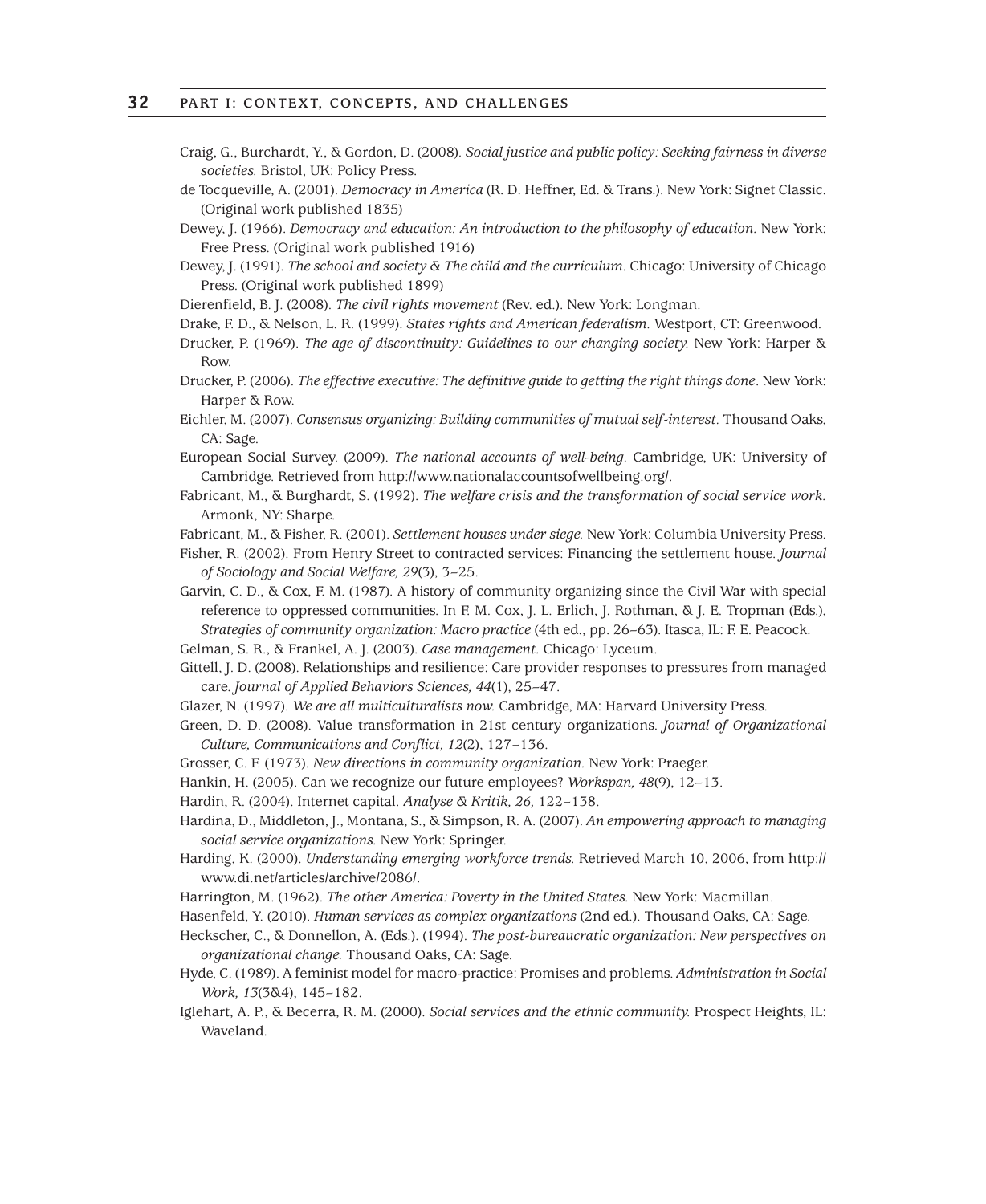- Jannson, B. S. (2005). *The reluctant welfare state; American social welfare policies—past, present, and future* (5th ed.)*.* Belmont, CA. Thomson/Brooks-Cole.
- Jansson, B. S. (2008). *The reluctant welfare state: Engaging history to advance social work practice in contemporary society.* San Francisco: Brooks/Cole.
- Jimenez, J. (2009). *Social policy and social change: Toward the creation of social and economic justice.* Thousand Oaks, CA: Sage.
- Kotler, P. (1973). *Strategic marketing for nonprofit organizations.* Englewood Cliffs, NJ: Prentice Hall.
- Kouzes, J. M., & Mico, P. R. (1979). Domain theory: An introduction to organizational behavior in human service organizations. *Journal of Applied Behavioral Science, 15*(4), 449–469.
- Kraut, B. (1979). *From Reform Judaism to Ethical Culture: The religious evolution of Felix Adler.* New York: Ktav.
- Lauffer, A. (1978). *Social planning at the community level.* Englewood Cliffs, NJ: Prentice Hall.
- Lauffer, A. (1997). *Grants, etc.* Thousand Oaks, CA: Sage.
- Levi, Y. (1998). Rethinking the for-profit vs. non-profit argument: A social enterprise perspective. *Economic Analysis, 1,* 41–55.
- Lippitt, R., Watson, J., & Westley, B. (1958). *The dynamics of planned change: A comparative study of principles and techniques.* New York: Harcourt, Brace.
- Lipset, S. M. (1963). *The first new nation: The United States in historical and comparative perspective.*  New York: Basic Books.
- Lipset, S. M. (1996). *American exceptionalism.* New York: Norton.
- MacKinnon, K. (2006). *Are women human?* Cambridge, MA: Harvard University Press.
- Mandeville, J. (2007). Public policy grant making: Building organizational capacity among nonprofit grantees. *Nonprofit and Voluntary Sector Quarterly, 32*(2), 282–298.
- Martin R. Y. (1990). Rethinking feminist organizations. *Gender and Society, 4,* 182–206.
- Meyer, M. W. & Zucker, L. G . (1989). *Permanently failing organizations*. Thousand Oaks, CA: Sage.
- Miller, K. (with Lawton, R. L.) (2002). *The change agent's guide to radical improvement.* Milwaukee, WI: ASQ Quality Press.
- Monson, C. E. (1998). Evolution and trends in the relationship between clinical social work practice and managed cost organizations. In G. Schamess & A. Lightburn (Eds.), *Humane managed care?* (pp. 308–324). Washington, DC: NASW Press.
- Mor Barak, M. (2005). *Managing diversity: Towards a globally inclusive workplace.* Thousand Oaks, CA: Sage.
- Netting, F. E., & O'Connor, M. K. (2002). *Organization practice: A social worker's guide to understanding human services.* Boston: Allyn & Bacon.
- New Economics Foundation (NEF). (2006). *The national accounts of well-being.* Cambridge, UK: University of Cambridge. Retrieved July 5, 2010, from http://www.nationalaccountsofwellbeing.org.
- Panel on the Nonprofit Sector. (2005). *Strengthening transparency, governance, and accountability of charitable organizations: A final report to Congress and the nonprofit sector.* Washington, DC: Independent Sector. Retrieved July 4, 2010, from https://report.nonprofitpanel.org.
- Perlman, R., & Gurin, A. (1972). *Community organization and social planning.* New York: Wiley and the Council on Social Work Education.
- Perrow, C. (1961). The analysis of goals in complex organizations. *American Sociological Review, 26, 859–866.*
- Pierce, J. C., & Lovrich, N. P. J. (2003). Internet technology transfer and social capital: Aggregate and individual relationships in American cities. *Journal of Comparative Technology Transfer and Society, 2*(1), 49–71.
- Powell, T. J. (1987). *Self-help organization and professional practice.* Washington, DC: NASW Press.
- Powell, T. J. (Ed.). (1990). *Working with self-help.* Washington, DC: NASW Press.